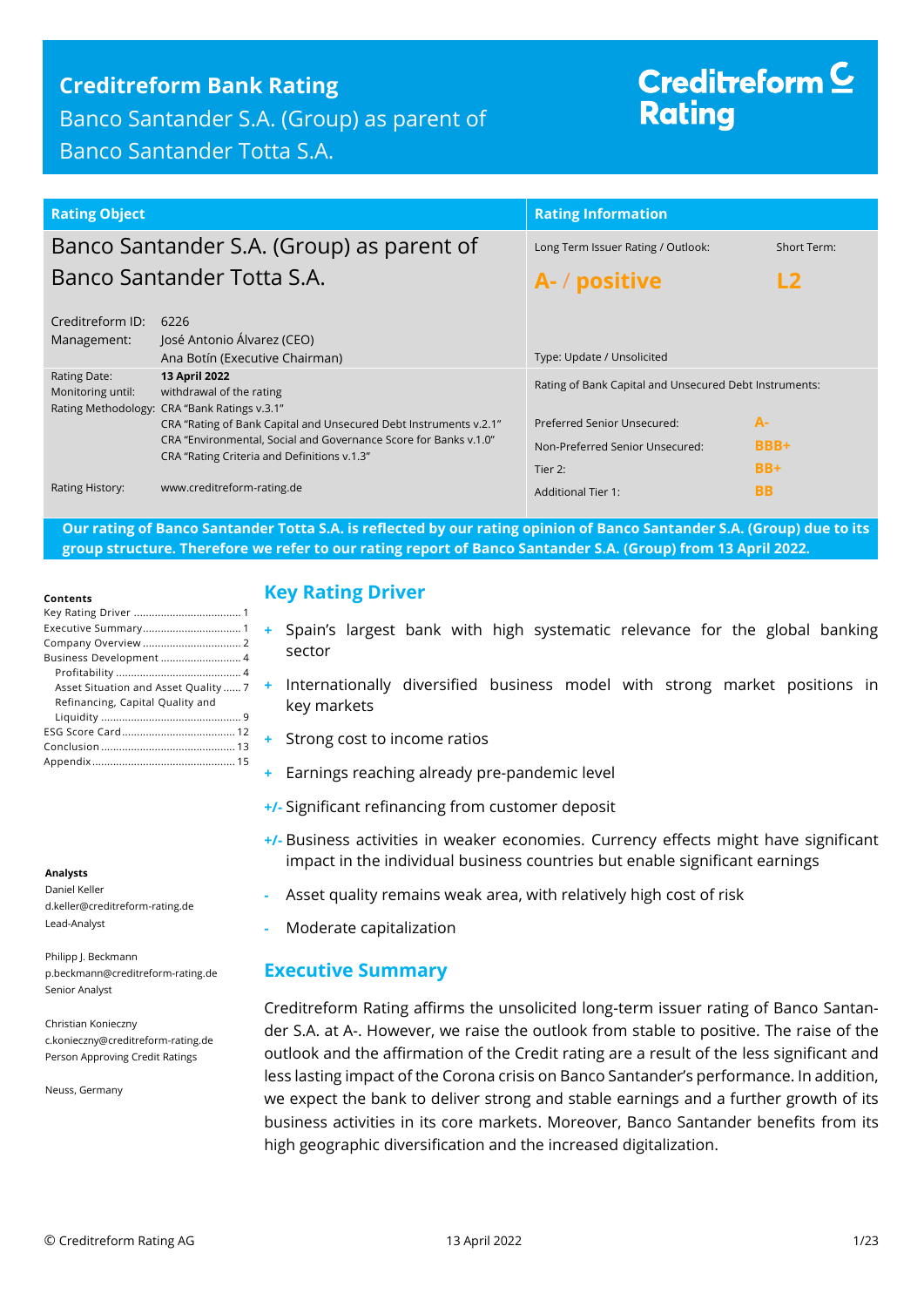# Creditreform  $\underline{\mathsf{C}}$ **Rating**

## <span id="page-1-0"></span>**Company Overview**

Founded in 1857, Banco Santander S.A. (hereafter: Santander or the Bank) is managed by the Botín family in the fourth generation. The bank developed from a series of mergers and acquisitions into a globally operating and multinational financial group, beginning in the 1990s. After the merger with Banco Central Hispano in 1990, Banco Santander became the largest universal bank in Spain. The bank's headquarter is in Madrid.

Santander's business model focuses primarily on commercial banking (lending and deposit business with private customers as well as small and medium-sized corporate customers). Banco Santander differentiates between a primary segment and secondary segment in its business areas.

This primary level of segmentation is based on the Group's management structure and comprises four operating areas as well as the Corporate Centre. The operating areas are Europe (comprises all business activities carried out in the region, except that included in Digital Consumer Bank), North America, South America and Digital Consumer Bank (incl. Santander Consumer Finance, which incorporates the entire consumer finance business in Europe, Openbank and Open Digital Services). The bank's ten core markets are: Spain, Mexico, USA, Chile, Argentina, Brazil, UK, Portugal, Poland and the Digital Consumer Bank division (in Germany, among others).

At the secondary level of segmentation, Santander is structured into Retail Banking, Santander Corporate & Investment Banking (SCIB), Wealth Management & Insurance (WM&I) and PagoNxt, which have the following responsibilities:

- Retail Banking: Covers all customer banking businesses, including consumer finance, except those of corporate banking, which are managed through Santander Corporate & Investment Banking, asset management, private banking and insurance, which are managed by Wealth Management & Insurance.
- Santander Corporate & Investment Banking: SCIB business includes revenue from global corporate banking, investment banking and global markets, including treasuries managed globally (always after the appropriate distribution with Retail Banking customers), as well as equity business.
- Santander Wealth Management & Insurance: WM&I consists of the divisions asset management business (Santander Asset Management), the corporate unit of Private Banking and International Private Banking in Miami and Switzerland and the insurance business (Santander Insurance)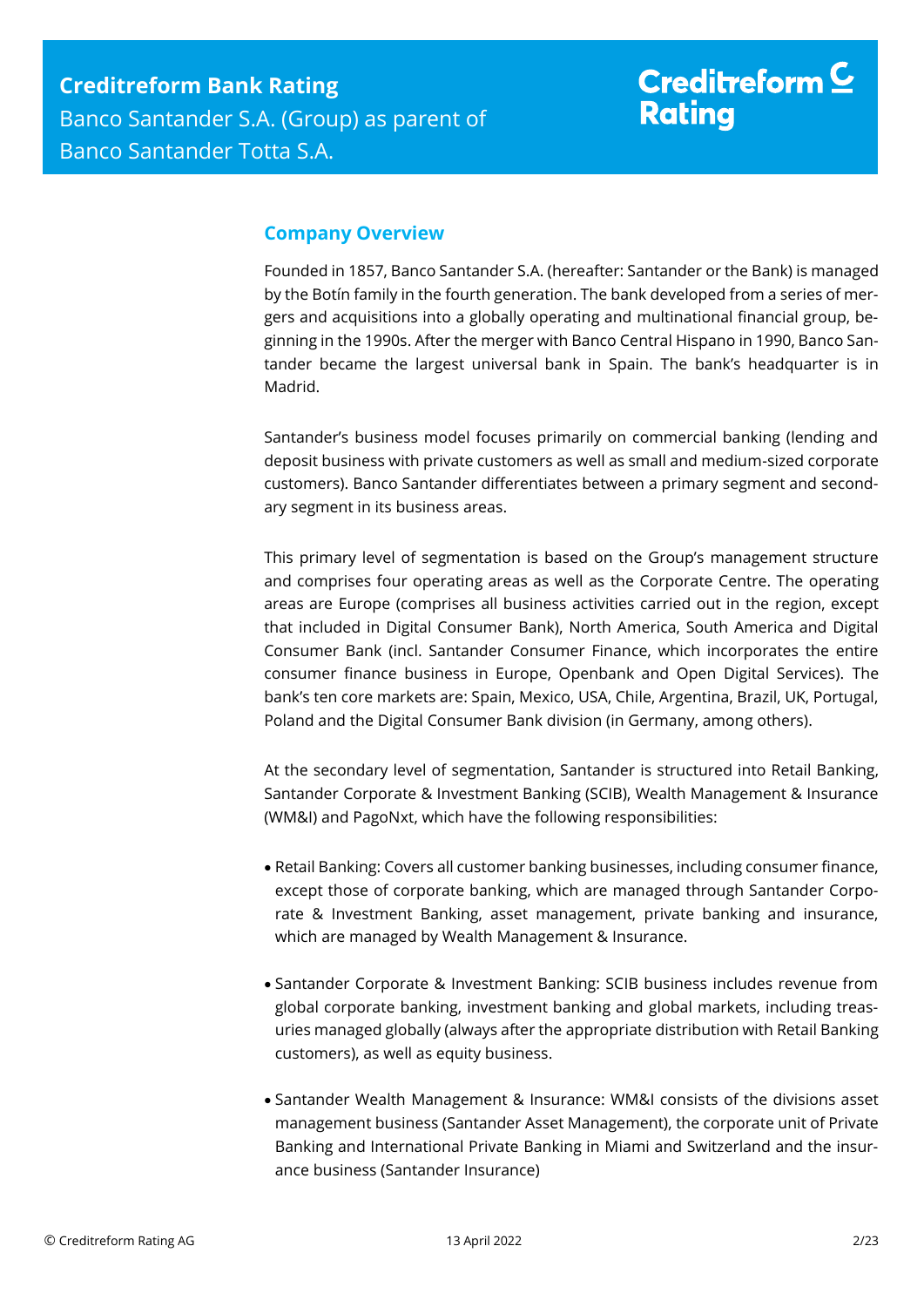PagoNxt. The PagoNxt division offers digital payment solutions, providing global technology solutions for the bank and its new customers in the open market. It is structured in three businesses: Merchant Acquiring, International Trade and Consumer.

Moreover, Santander is the second largest bank in the Eurozone in terms of market capitalization. As of December 2021, the bank recorded about EUR 1,595 billion of total assets. Santander has a strong and focused presence in its core markets across Europa and the Americas with more than 3.9 million shareholders and 153 million customers. In addition to expanding its digital business model, Banco Santander, with its approximately 10,000 branches (2021), continues to have a high international presence, unlike many of its competitors.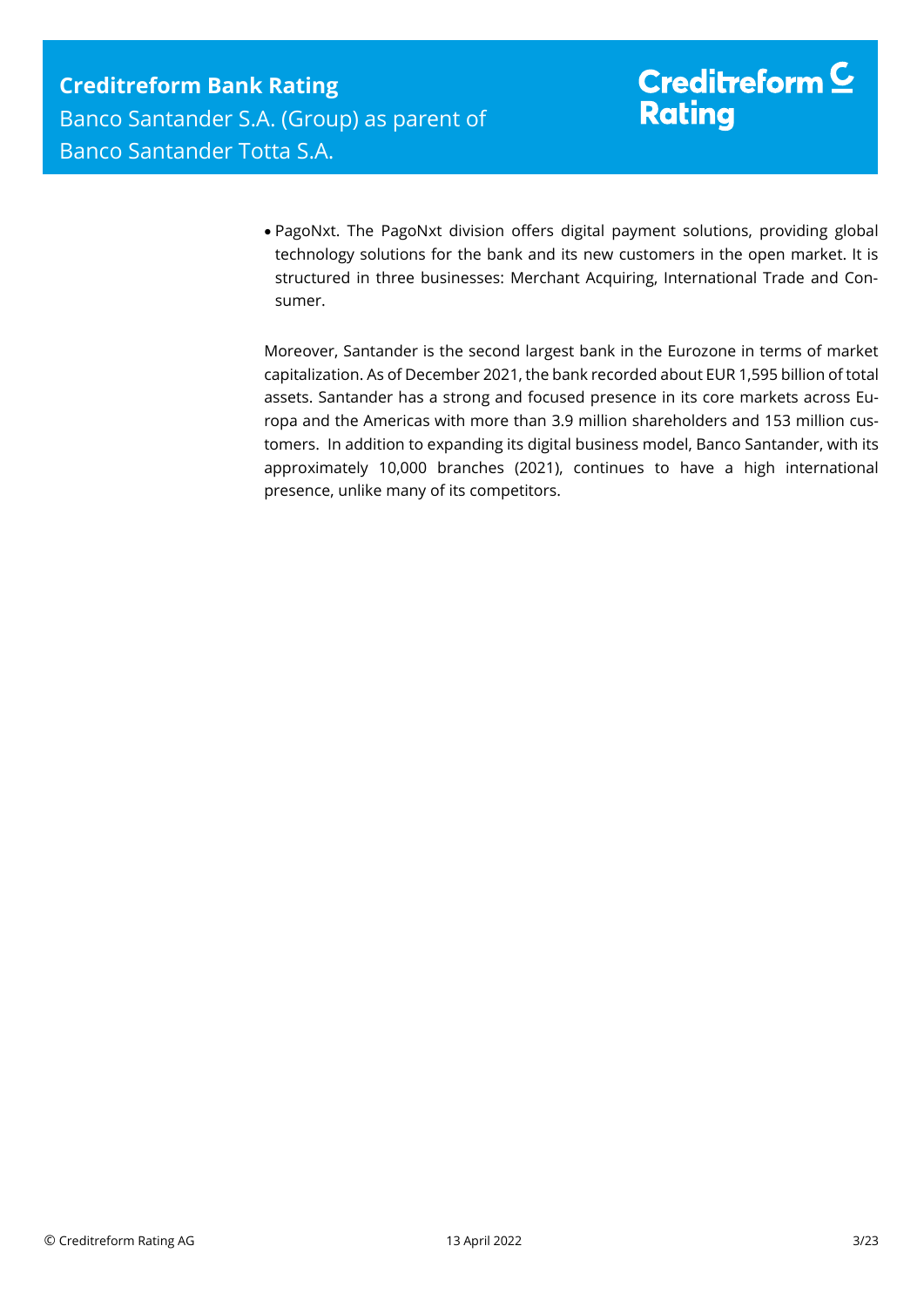## Creditreform  $\subseteq$ **Rating**

## <span id="page-3-0"></span>**Business Development**

### <span id="page-3-1"></span>**Profitability**

Banco Santander was able to increase its net interest income in 2021 again after the drop in 2020, which was mostly related to the Corona pandemic impact and resulting exchange effects. The bank benefits from higher volumes, which positive impact was partially offset by lower interest rates. Net of exchange effects, Banco Santander would achieve a growth of its interest income by about 7%. In 2021, Santander recorded significant growth of its interest income in particular in UK (+22%), Brazil (+13%) as well as Chile (10%), while the US segment recorded declining interest income primarily due to disposals of the Puerto Rico and the Bluestem portfolio, in addition to a 2% decrease in Mexico. Overall, Santander benefits from its strong geographical diversification, which allows higher interest margins in comparison to the European market. In addition, Santander benefits from the participation at the ECB TLTRO III program, which enables the bank to record an interest income of about €868mn in 2021 (391mn EUR in 2020).

The following chart shows the geographical distribution of the bank's net operating income in 2021:



Chart 1: Geographical distribution of the net operating income of Banco Santander S.A.| Source: Annual report 2021, Own Illustration

Moreover, Santander's fee and commission income improved year-over-year (+4.9%), but remained below the pro-Corona pandemic level. Leaving out exchange effects, Santander would even record an increase YOY by about 8%. Driver of the increase in fee income are among others increased asset management fees in addition to the account management fees. By geography, driver of the increased fee income are Europe excl. UK (up by 9%) and South America (+13%). By contrast, the drop in 2020 was mainly related to exchange effects and lower market activities in Europe excl. Poland.

Furthermore, interest income and fee income are the main sources of income of Banco Santander and account for about 90% of total income. With both sources of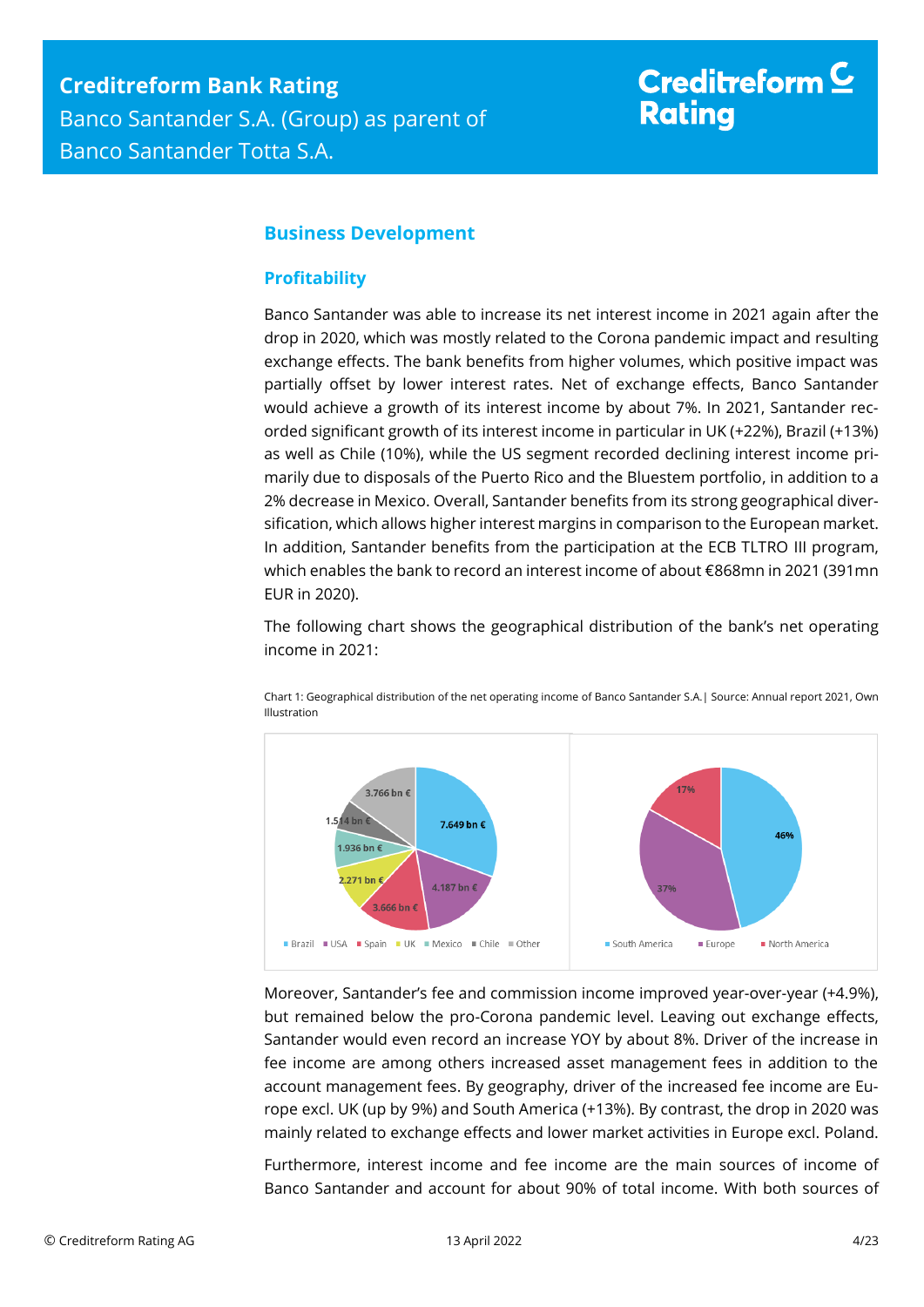# Creditreform  $\underline{\mathsf{C}}$ **Rating**

income Santander benefits from its high level of diversification and shows a strong level of resilience.

Net trading income, which increased in 2020 due to foreign currency hedging, portfolio sales and market volatility management, normalized and returned to its pre-Corona pandemic level.

The increase in operating costs is primarily related to inflationary environment in South America, in addition due to among others higher costs in Poland as well as in general higher investments. However, in the view of the development of 2020, this development shows a drop to the previous pre-Corona pandemic cost level and was to be expected since the drop in 2020 was mostly related to currency effects. In addition, Santander follows a strict cost management with ongoing investments in cost reductions, which enables the bank so maintain a good level of cost efficiency.

Banco Santander's cost of risk normalized after the strong increase following the Corona pandemic impact in 2020. With cost of risk of about 79bp (own calculation) in 2021, Santander's ratio is at an elevated level in comparison to other large European banks, but can be explained by its significant overseas business activities in particular in South America. The strong increase in 2020 was mostly due to the weaker economic outlook caused by the Corona pandemic in addition to some collective and individual assessments to reflect expected credit losses. However, Santander released about 750mn EUR of those provisions in 2021 already. After the significant goodwill impairment in 2020 (Santander UK: € 6.1bn, Santander US: €2.3bn, Santander Bank Polska: € 1.2bn and others) the remaining goodwill on Santander's balance sheet reached a moderate level of about €12.7bn.

A detailed group income statement for the years of 2018 through 2021 can be found in Figure 1 below: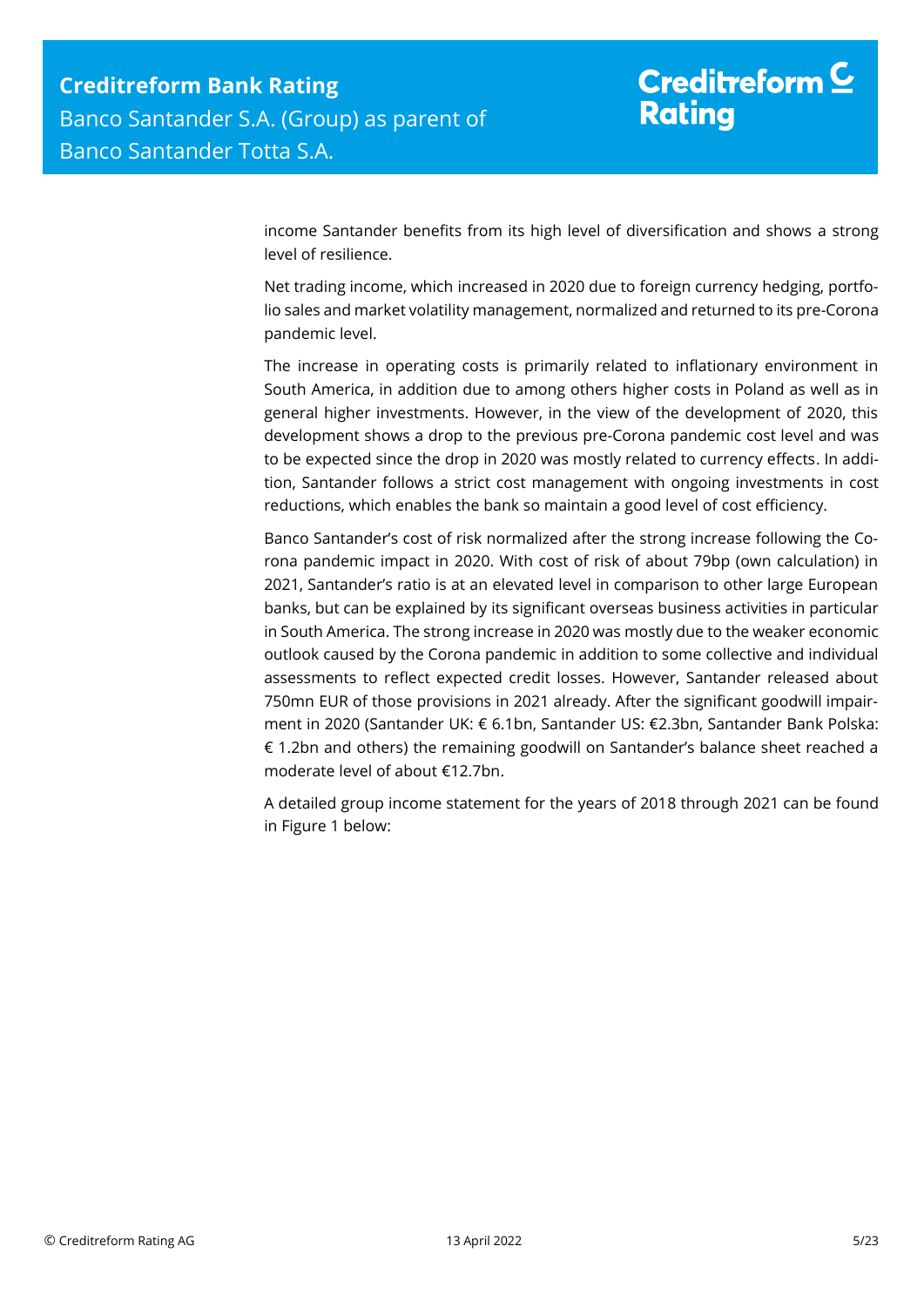# Creditreform  $\mathsf{\underline{C}}$ **Rating**

| <b>Income Statement (EUR m)</b>                              | 2021   | %        | 2020     | 2019     | 2018         |
|--------------------------------------------------------------|--------|----------|----------|----------|--------------|
| Income                                                       |        |          |          |          |              |
| Net Interest Income                                          | 33.370 | $+4.3$   | 31.994   | 35.283   | 34.341       |
| Net Fee & Commission Income                                  | 10.502 | $+4,9$   | 10.015   | 11.779   | 11.485       |
| Net Insurance Income                                         | 211    | $+0.5$   | 210      | 120      | 51           |
| Net Trading & Fair Value Income                              | 1.563  | $-28.5$  | 2.187    | 1.531    | 1.797        |
| <b>Equity Accounted Results</b>                              | 432    | $< -100$ | $-96$    | 324      | 737          |
| Dividends from Equity Instruments                            | 513    | $+31,2$  | 391      | 533      | 370          |
| Other Income                                                 | 2.344  | $+13,3$  | 2.069    | 3.147    | 1.671        |
| <b>Operating Income</b>                                      | 48.935 | $+4,6$   | 46.770   | 52.717   | 50.452       |
| <b>Expense</b>                                               |        |          |          |          |              |
| Depreciation and Amortisation                                | 2.987  | $-4,4$   | 3.126    | 4.624    | 2.615        |
| Personnel Expense                                            | 11.216 | $+4.0$   | 10.783   | 12.141   | 11.865       |
| Tech & Communications Expense                                | 3.272  | $+0,2$   | 3.264    | 3.356    | 2.077        |
| Marketing and Promotion Expense                              | 510    | $-2,5$   | 523      | 685      | 646          |
| <b>Other Provisions</b>                                      | 2.814  | $+18,3$  | 2.378    | 3.490    | 2.223        |
| Other Expense                                                | 6.139  | $+0,2$   | 6.127    | 6.294    | 7.766        |
| <b>Operating Expense</b>                                     | 26.938 | $+2,8$   | 26.201   | 30.590   | 27.192       |
| <b>Operating Profit &amp; Impairment</b>                     |        |          |          |          |              |
| <b>Operating Profit</b>                                      | 21.997 | $+6,9$   | 20.569   | 22.127   | 23.260       |
| Cost of Risk / Impairment                                    | 7.407  | $-40.1$  | 12.374   | 9.352    | 8.936        |
| <b>Net Income</b>                                            |        |          |          |          |              |
| Non-Recurring Income                                         | 98     | $> +100$ | 44       | $\Omega$ | $\mathbf{0}$ |
| Non-Recurring Expense                                        | 141    | $-98,6$  | 10.315   | 232      | 123          |
| <b>Pre-tax Profit</b>                                        | 14.547 | $< -100$ | $-2.076$ | 12.543   | 14.201       |
| Income Tax Expense                                           | 4.894  | $-13,1$  | 5.632    | 4.427    | 4.886        |
| <b>Discontinued Operations</b>                               |        |          |          |          |              |
| <b>Net Profit</b>                                            | 9.653  | $< -100$ | $-7.708$ | 8.116    | 9.315        |
| Attributable to minority interest (non-controlling interest) | 1.529  | $+43,8$  | 1.063    | 1.601    | 1.505        |
| Attributable to owners of the parent                         | 8.124  | $< -100$ | $-8.771$ | 6.515    | 7.810        |

Figure 1: Group income statement | Source: eValueRate / CRA

Due to Santander's regained profitability in 2021, all of the Group's earnings figures increased year-over-year and reached again its widely satisfying level.

Santander's ROA, ROE and RORWA before and after taxes figures reached again a satisfying level in 2021 after the drop in 2020. The quick rebound despite the still ongoing Corona pandemic is remarkable. Overall, the Group distinctly benefits from its diversified business model with its overseas activities, which are characterized by high-margins. This fact is underpinned by Santander's net interest margin, which remained at an impressive level over the recent years, in particular in comparison with other large European banks. In addition, Santander maintains its sound cost to income ratios, which represent the bank's intrinsic profitability and which are clearly ahead of most other large European banks. The bank clearly shows a strict cost discipline with ongoing investments to increase its efficiency. Finally, Santander's earnings figures are again one of the best performers of all areas analyzed after the drop in 2020.

A detailed overview of the income ratios for the years of 2018 through 2021 can be found in Figure 2 below: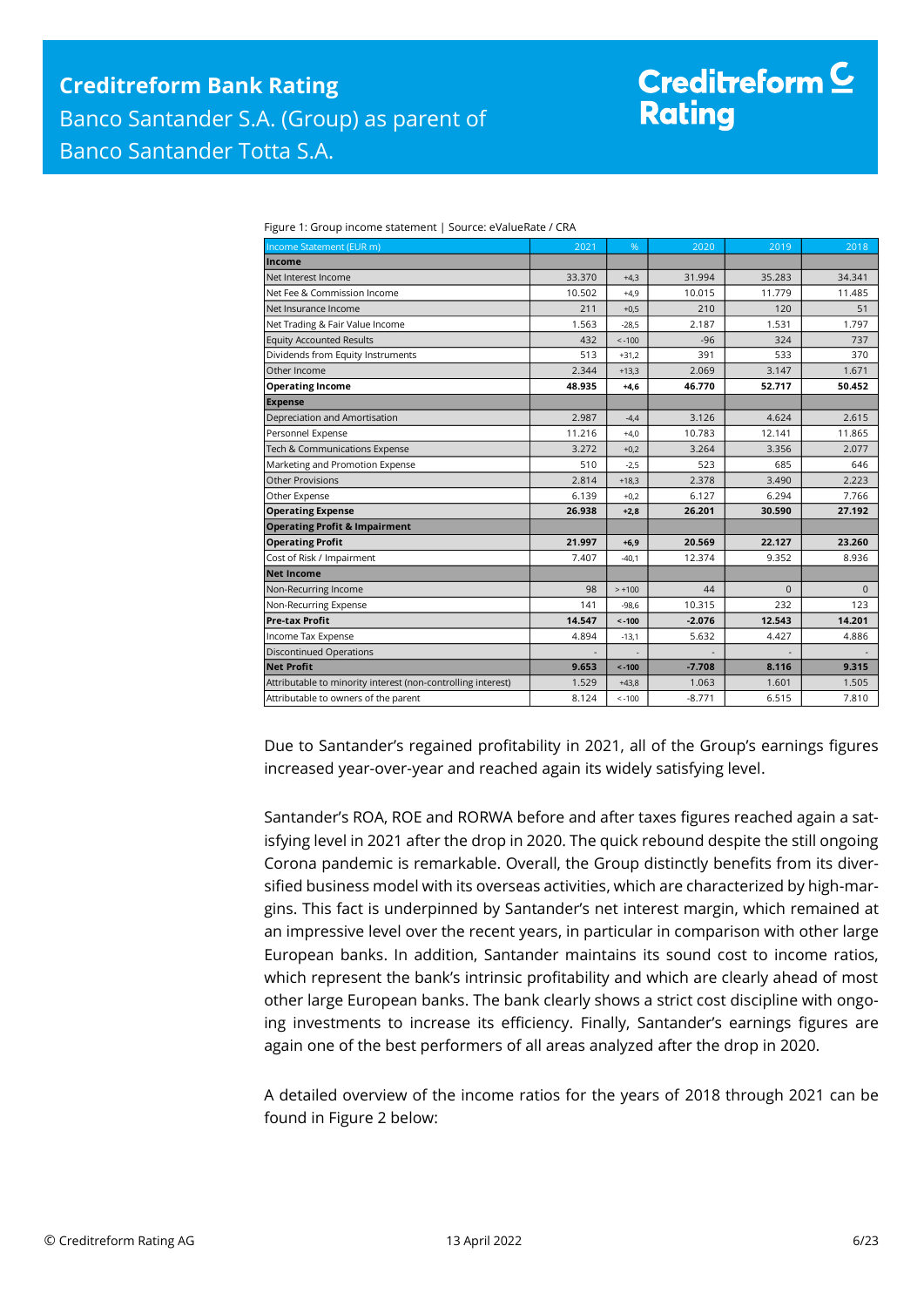# Creditreform  $\subseteq$ **Rating**

|  | Figure 2: Group key earnings figures   Source: eValueRate / CRA |  |  |
|--|-----------------------------------------------------------------|--|--|
|--|-----------------------------------------------------------------|--|--|

| Income Ratios (%)                                     | 2021  | $\frac{96}{3}$ | 2020    | 2019  | 2018  |
|-------------------------------------------------------|-------|----------------|---------|-------|-------|
| Cost Income Ratio (CIR)                               | 55,05 | $-0,97$        | 56,02   | 58,03 | 53,90 |
| Cost Income Ratio ex. Trading (CIRex)                 | 56,86 | $-1,90$        | 58,77   | 59,76 | 55,89 |
| Return on Assets (ROA)                                | 0,60  | $+1,12$        | $-0,51$ | 0,53  | 0,64  |
| Return on Equity (ROE)                                | 9,95  | $+18,39$       | $-8,44$ | 7,33  | 8,68  |
| Return on Assets before Taxes (ROAbT)                 | 0,91  | $+1,05$        | $-0,14$ | 0,82  | 0,97  |
| Return on Equity before Taxes (ROEbT)                 | 14,99 | $+17.26$       | $-2,27$ | 11,33 | 13,23 |
| Return on Risk-Weighted Assets (RORWA)                | 1,67  | $+3,04$        | $-1,37$ | 1,34  | 1,57  |
| Return on Risk-Weighted Assets before Taxes (RORWAbT) | 2,51  | $+2,88$        | $-0,37$ | 2,07  | 2,40  |
| Net Interest Margin (NIM)                             | 2,33  | $-0,09$        | 2,42    | 2,62  | 2,67  |
| Pre-Impairment Operating Profit / Assets              | 1,38  | $+0,68$        | 0,69    | 1,45  | 1,59  |
| Cost of Funds (COF)                                   | 0,89  | $-0,10$        | 1,00    | 1,57  | 1,52  |
| Change in %- Points                                   |       |                |         |       |       |

### <span id="page-6-0"></span>**Asset Situation and Asset Quality**

In general, Santander's balance sheet as well as the aforementioned income statement are strongly affected by exchange rate movements, in particular in volatile times. After the negative exchange rate effects in 2020, which were the main driver of the decreased net loan position, Santander was able to expend its lending activities in 2021 again. Net loans to customers, as the main balance sheet item, increased by about 6% (4% excl. exchange effects). According to Santander's statement from 7 March 2022, the bank's direct exposure to Russian and Ukrainian markets and assets is negligible. The breakdown of the credit volume by geographical business area (as of 2021) is shown in chart 2 below:

Chart 2: Geographical distribution of gross loans and advances to customers (excl. reverse repos) of Banco Santander S.A.| Source: Annual Report 2021, Own Illustration



Moreover, Chart 1 in combination with Chart 2 show the profitability of the South American business activities despite their relative low share of the loan volume. While the bank was able to regain its pre-Corona pandemic level volumes in North and South America as well as at the digital consumer bank, Santander was able to expend its loan activities in particular in Europe by 5% in comparison to 2019. In addition, the bank's loan portfolio shows a high level of diversification with regard to economic sectors whereby the financial and insurance sector (20%); the manufacturing sector (13%) and real estate sector (10%) record the most relevant shares.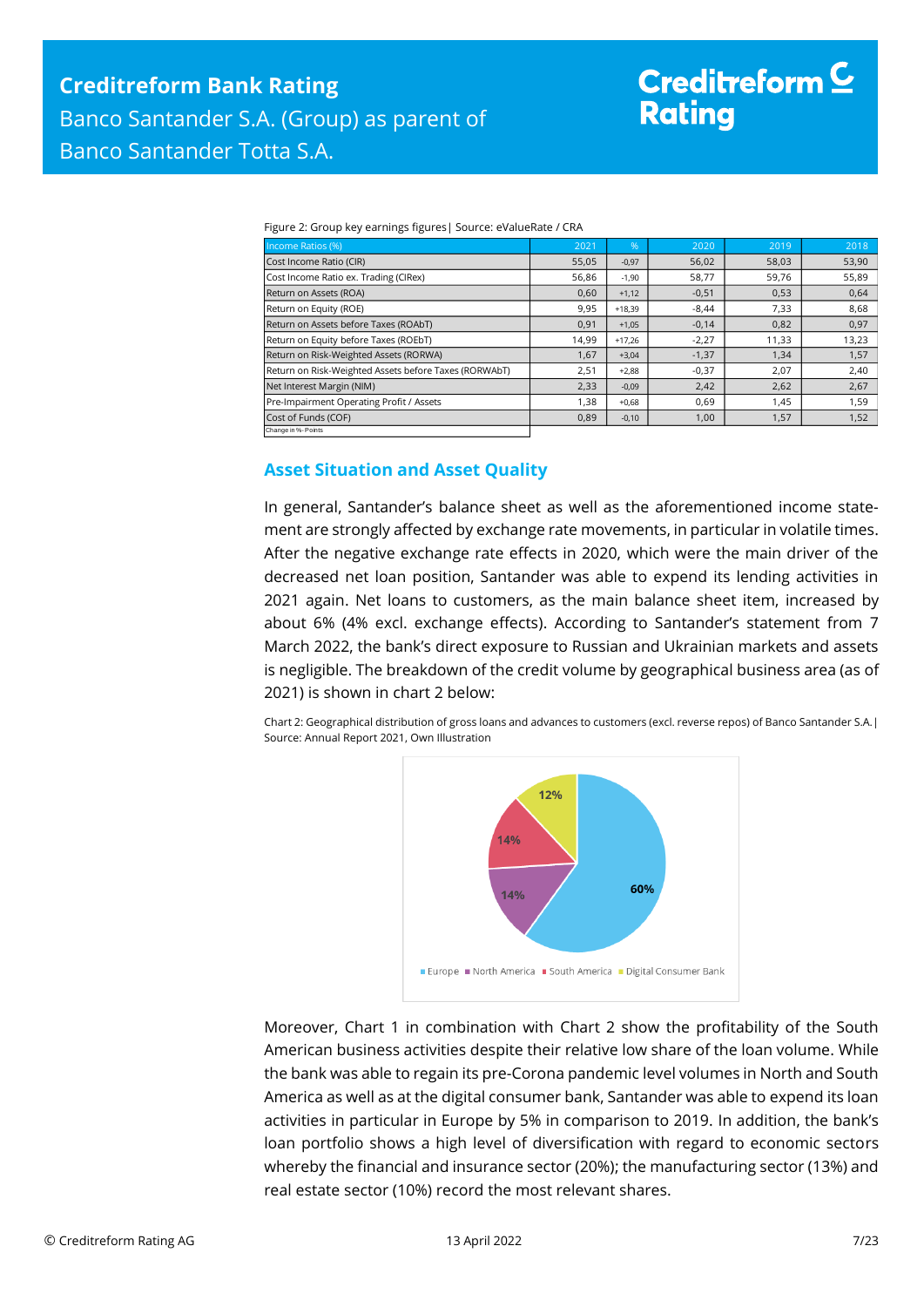All other asset items did not change significantly over the recent years, except for the bank's cash position. The high cash holding of Santander follows the bank's participation at the ECB TLTRO III program (as of 31 December 2021 with 88.9bn EUR), which enables the bank very favorable refinancing at even negative rates.

A detailed look at the development of the asset side of the balance sheet for the years of 2018 through 2021 can be taken in Figure 3 below:

| Assets (EUR m)                        | 2021      | %       | 2020      | 2019      | 2018      |
|---------------------------------------|-----------|---------|-----------|-----------|-----------|
| Cash and Balances with Central Banks  | 223.964   | $+35,2$ | 165.596   | 118.600   | 129.264   |
| Net Loans to Banks                    | 33.865    | $+16.3$ | 29.115    | 31.412    | 25.032    |
| Net Loans to Customers                | 939.418   | $+6,7$  | 880.497   | 896.515   | 850.611   |
| <b>Total Securities</b>               | 185.425   | $-3,5$  | 192.186   | 203.246   | 205.993   |
| <b>Total Derivative Assets</b>        | 59.463    | $-23,2$ | 77.442    | 72.315    | 65.634    |
| <b>Other Financial Assets</b>         | 58.107    | $-13,0$ | 66.787    | 84.297    | 75.083    |
| <b>Financial Assets</b>               | 1.500.242 | $+6,3$  | 1.411.623 | 1.406.385 | 1.351.617 |
| <b>Equity Accounted Investments</b>   | 7.525     | $-1,3$  | 7.622     | 8.772     | 7.588     |
| Other Investments                     | 978       | $+1,6$  | 963       | 973       | 1.563     |
|                                       |           |         |           |           |           |
| <b>Insurance Assets</b>               | 432       | $-0,7$  | 435       | 484       | 534       |
| Non-current Assets & Discontinued Ops | 4.089     | $-8,0$  | 4.445     | 4.601     | 5.426     |
| Tangible and Intangible Assets        | 48.927    | $+2,6$  | 47.680    | 61.949    | 53.154    |
| <b>Tax Assets</b>                     | 25.196    | $+2,5$  | 24.586    | 29.585    | 30.251    |
| <b>Total Other Assets</b>             | 8.446     | $-22,5$ | 10.896    | 9.946     | 9.138     |

Figure 3: Development of assets| Source: eValueRate / CRA

Santander's NPL ratio (stage 3 loans) of 3.16% is at a comparatively low level, even though the bank's has significant activities outside of Europe. In addition, even in comparison to some other large European banks and despite the Corona pandemic impact, Santander's NPL ratio remains low.

Moreover, Santander's NPL to RWA ratio shows a moderate risk of Santander's loans in comparison to its risk-weighted assets as well. In addition, the ratio increased slightly despite the Corona pandemic impact. Despite the bank's significant business activities in emerging markets, which bear a higher risk weighting, Santander's RWA ratio is at a relatively low level. Moreover, the reserves / NPL ratio of about 72.5% of Santander is at a sound level and shows adequate risk provisioning. Both of Santander's net-write off ratios were at an unsatisfactory level already before the Corona pandemic. Despite the slight improvement in impairment expense in 2021, the bank still shows a higher risk profile with regard to its assets, which leads to higher impairment needs. The bank's potential problem loans ratio (measured by stage 2 loans) is besides the increased loan loss provision the other significant lasting impact of the Corona pandemic. With a potential problem loan ratio of about 7.19%, Santander reached an elevated level and remained at this in 2021, indicating persistent potential risk as a result of the Corona pandemic.

A detailed overview of the asset quality for the years of 2017 through 2020 can be found in Figure 4 below: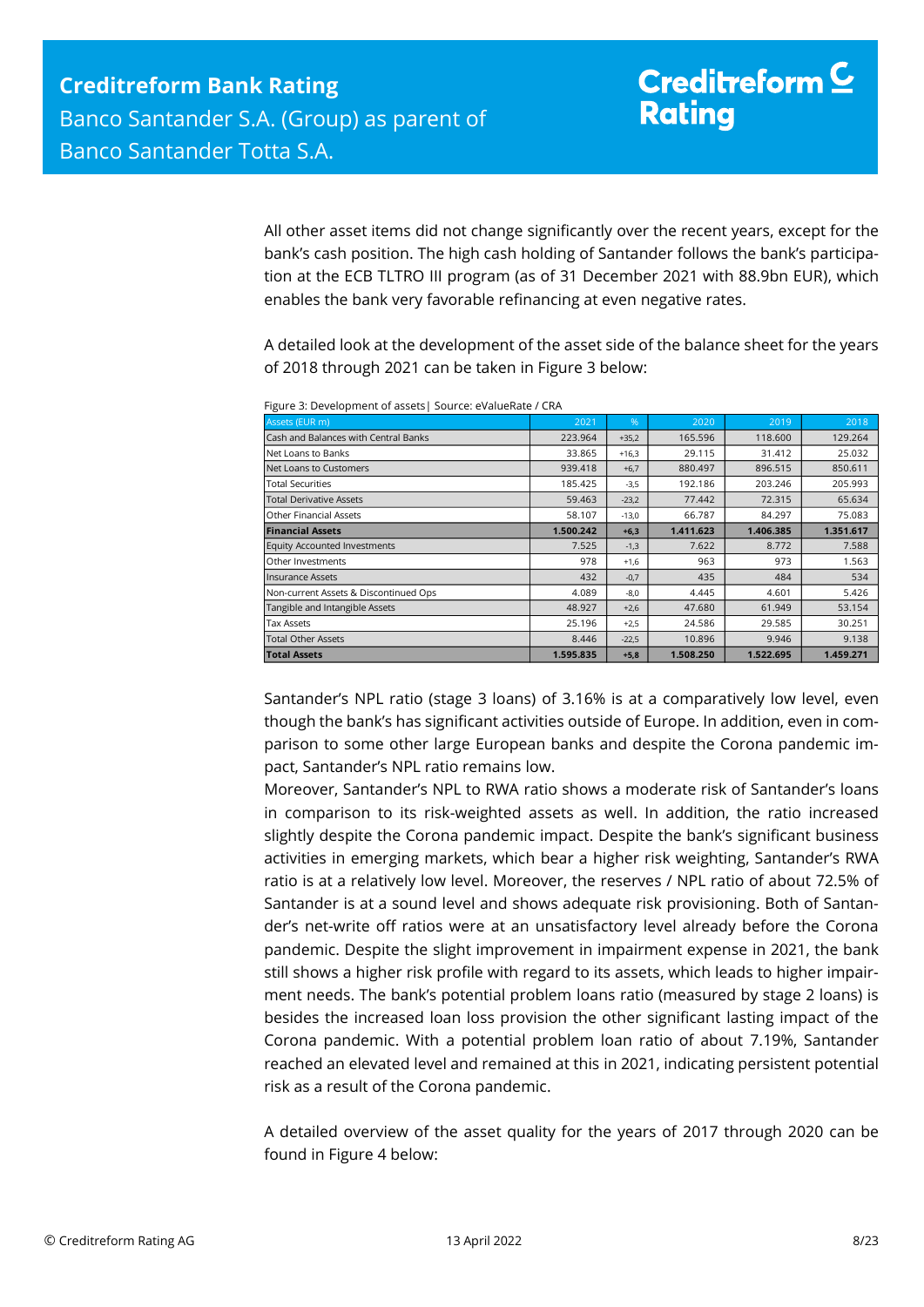# Creditreform  $\mathsf{\underline{C}}$ **Rating**

| Figure 4: Development of asset quality   Source: eValueRate / CRA |  |  |  |
|-------------------------------------------------------------------|--|--|--|
|-------------------------------------------------------------------|--|--|--|

| <b>Asset Ratios (%)</b>                           | 2021  | $\%$    | 2020  | 2019  | 2018  |
|---------------------------------------------------|-------|---------|-------|-------|-------|
| Net Loans/ Assets                                 | 58,87 | $+0.49$ | 58,38 | 58,88 | 58,29 |
| Risk-weighted Assets/ Assets                      | 36,31 | $-0.94$ | 37,25 | 39,75 | 40,59 |
| NPLs*/ Net Loans to Customers                     | 3,16  | $-0,05$ | 3,21  | 3,32  | 3,73  |
| NPLs*/ Risk-weighted Assets                       | 5,46  | $-0,02$ | 5,48  | 5,38  | 5,65  |
| Potential Problem Loans**/ Net Loans to Customers | 7,19  | $-0,31$ | 7,51  | 5,63  | 6,13  |
| Reserves/NPLs*                                    | 72,57 | $-4,00$ | 76,57 | 68,35 | 69,65 |
| Reserves/ Net Loans                               | 2,44  | $-0,24$ | 2,68  | 2,48  | 2,74  |
| Cost of Risk/ Net Loans                           | 0.79  | $-0.62$ | 1,41  | 1.04  | 1,05  |
| Cost of Risk/ Risk-weighted Assets                | 1,28  | $-0,92$ | 2,20  | 1,55  | 1,51  |
| Cost of Risk/ Total Assets                        | 0,46  | $-0,36$ | 0,82  | 0,61  | 0,61  |
| Change in %- Points                               |       |         |       |       |       |

<span id="page-8-0"></span>\* NPLs are represented by Stage 3 Loans where available. \*\* Potential Problem Loans are Stage 2 Loans where available.

### **Refinancing, Capital Quality and Liquidity**

Total deposits from customers represent the major source of refinancing of Santander. About 35% of the customer deposits are customer deposits from Spain while only 10% of customer deposits are related to South America, which are subject to higher exchange effects (distribution of the rest: 12% EU excl. Spain, 35% OECD incl. UK with major share, 8% US and Puerto Rico). Overall, after the drawdown on customer deposits mostly due to exchange effects in particular in South America, Santander recorded in 2021 significant growth of its customer deposits in all of its geographical areas. Most of the banks customer deposits are demand deposits (78%) and bear a risk of quick withdrawals. In general, Santander denotes increasing deposits at current accounts, while time deposits show a slower growth, which is in line with market development.

Santander's total debt item, as the second largest position of liabilities, consist primarily of senior unsecured debt (€111bn) and senior secured debt (€82bn) with a balanced maturity profile. About €90bn of Santander's bonds and debentures outstanding are denominated in Euro while €66bn are denominated in US Dollar (other significant currencies are GBP with about 13bn and the Brazilian Real with €9bn), which shows a well-diversified funding mixture with regard to its currencies.

The most relevant change in recent years with regard to the bank's refinancing is related to the ECB TLTRO III funding program, which enables funding at very favorable rates (up to -1%) if conditions are met. As of December 2021, Santander took about €88.9bn at the ECB program, which has the aforementioned significant positive impact on the income statement. By contrast, Santander's recent fluctuation of its total equity is related to the fluctuated results in 2021 vs. 2020 in addition to exchange effects.

A detailed overview of the development of liabilities for the years of 2018 through 2021 can be found in Figure 5 below: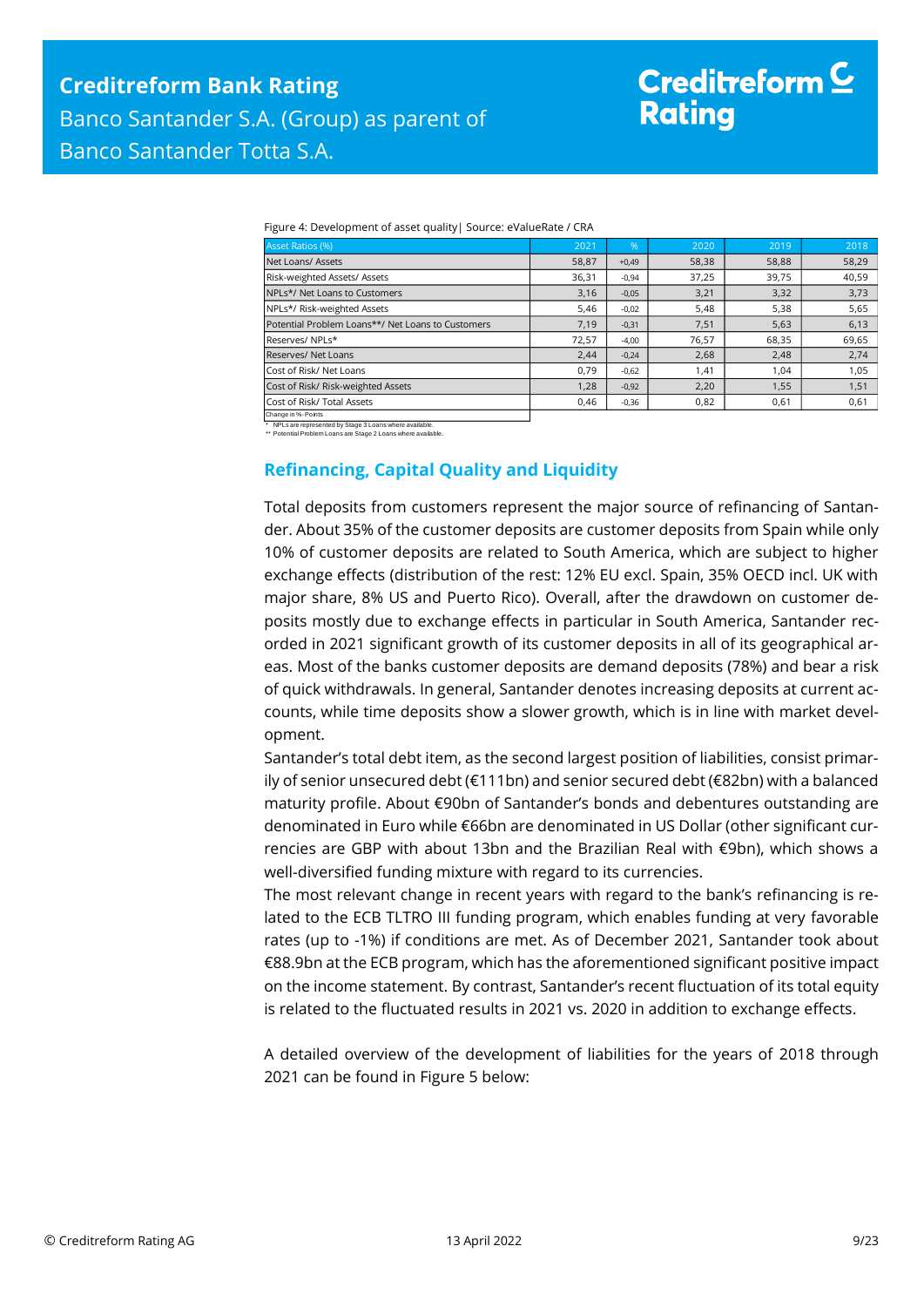# Creditreform  $\mathsf{\underline{C}}$ **Rating**

|  |  |  | Figure 5: Development of refinancing and capital adequacy  Source: eValueRate / CRA |
|--|--|--|-------------------------------------------------------------------------------------|
|--|--|--|-------------------------------------------------------------------------------------|

| Liabilities (EUR m)                        | 2021      | %       | 2020      | 2019      | 2018      |
|--------------------------------------------|-----------|---------|-----------|-----------|-----------|
| <b>Total Deposits from Banks</b>           | 178.038   | $+13,2$ | 157.306   | 138.155   | 142.499   |
| <b>Total Deposits from Customers</b>       | 881.987   | $+8.2$  | 814.836   | 785.454   | 747.736   |
| <b>Total Debt</b>                          | 246.163   | $+4,6$  | 235.269   | 261.977   | 246.619   |
| Derivative Liabilities                     | 59.277    | $-17,2$ | 71.624    | 69.333    | 62.007    |
| Securities Sold, not yet Purchased         |           |         |           |           |           |
| Other Financial Liabilities                | 98.761    | $-3,6$  | 102.464   | 115.169   | 117.836   |
| <b>Total Financial Liabilities</b>         | 1.464.226 | $+6,0$  | 1.381.499 | 1.370.088 | 1.316.697 |
| Insurance Liabilities                      | 770       | $-15,4$ | 910       | 739       | 765       |
| Non-current Liabilities & Discontinued Ops |           | ٠       |           |           |           |
| <b>Tax Liabilities</b>                     | 8.649     | $+4,4$  | 8.282     | 9.322     | 8.135     |
| Provisions                                 | 9.583     | $-11,7$ | 10.852    | 13.987    | 13.225    |
| <b>Total Other Liabilities</b>             | 15.554    | $+1,1$  | 15.385    | 17.900    | 13.088    |
| <b>Total Liabilities</b>                   | 1.498.782 | $+5,8$  | 1.416.928 | 1.412.036 | 1.351.910 |
| <b>Total Equity</b>                        | 97.053    | $+6,3$  | 91.322    | 110.659   | 107.361   |
| <b>Total Liabilities and Equity</b>        | 1.595.835 | $+5,8$  | 1.508.250 | 1.522.695 | 1.459.271 |

In contrast to the balance sheet equity, the regulatory capital ratios improved over the recent years continuously. The Group's CET1 (we consider only fully loaded figures unless otherwise stated) improved slightly YOY but remain at a below average level in comparison to other large European banks. The increase in CET1 capital even offset the increased volume of risk-weighted assets and slightly exceed the bank's targeted CET1 ratio of about 11-12%. With regard to the minimum required CET1 ratio of 8.85% (Total Capital requirement at 13.01%), the banks records a comfortable buffer but is at the lower end in comparison to other large European banks. Referring the Group's Tier 2 capital and Additional Tier 1 Capital (target of 1.5% AT1 and 2% T2 Capital), Santander maintained widely its regulatory capital amount, which are like the CET1 ratio below average in comparison to other large European banks. Moreover, at the EBA stress test 2021, Santander performed quit well with an only minor and clearly below average impact on the bank's capital ratio in the adverse scenario.

Overall, Santander meets comfortably all regulatory capital requirements. In contrast to the regulatory capital figures, the Group maintained a sound leverage ratio and an adequate Total Equity to Total Assets ratio in 2021. The drop of Santander's total equity ratio in 2020 is on one hand a result of the negative result in addition to the extension of the bank's total assets due to the TLTRO III liabilities, which is rather a technical issue than a potential risk. With regard to the bank's dividend policy, Santander follows a moderate policy and intends to distribute 40% of the group's underlying profit, in approximately equal parts between cash dividends and share buybacks. Santander's capital figures are the least favorable performers in any of the areas analyzed.

The Group's LCR of 163% and NSFR of 126% are in line with other large European banks. Santander meets the regulatory requirements comfortably in this regard. The customer deposits to total funding ratio of the bank shows the Group's stable and favorable source of funding - the deposits of its customers. Overall, we do not perceive any liquidity issues at Santander and the whole banking sector.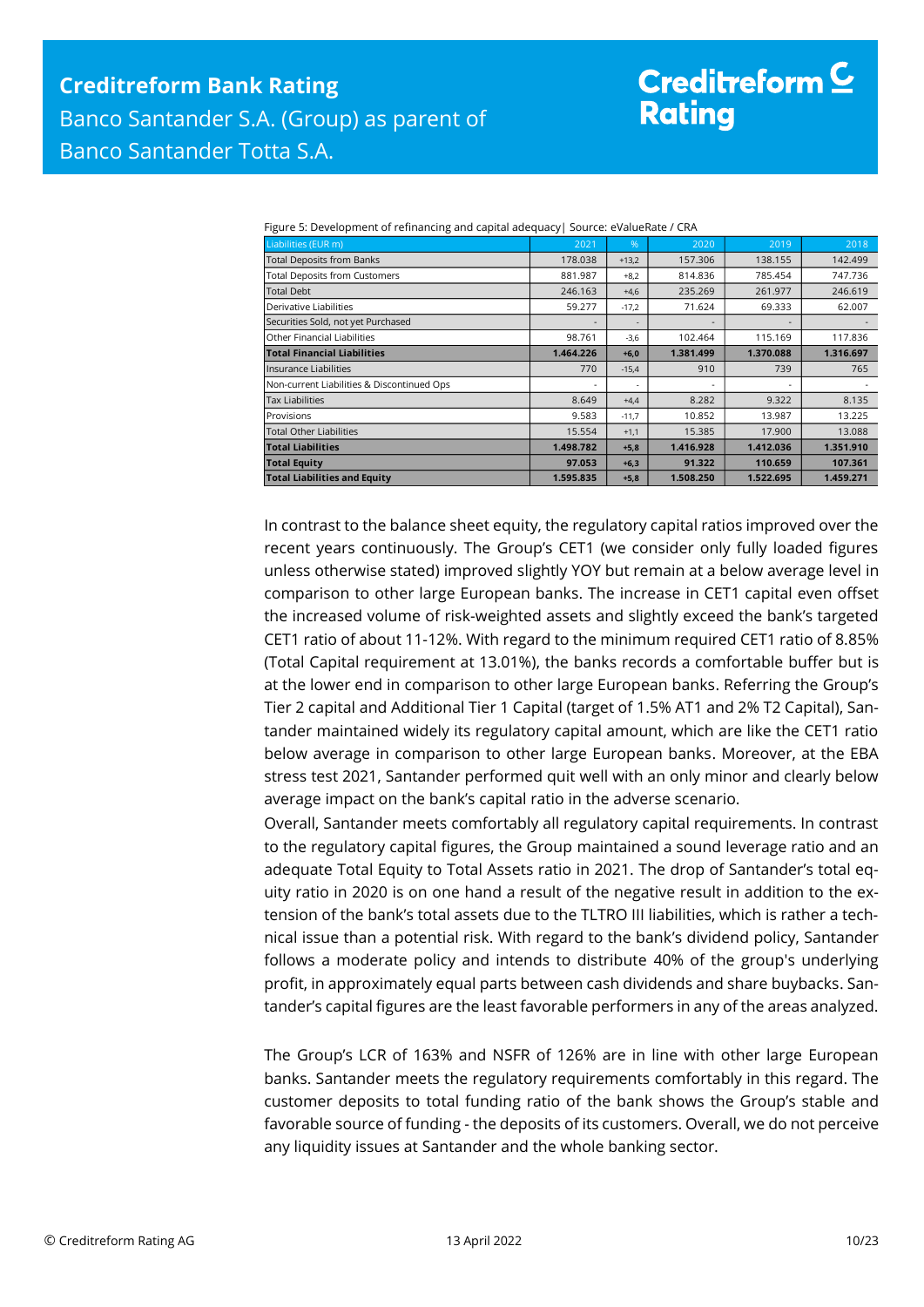A detailed overview of the development of capital and liquidity ratios for the years of 2018 through 2021 can be found in Figure 6 below:

| Figure 6: Development of capital and liquidity ratios   Source: eValueRate / CRA |  |  |
|----------------------------------------------------------------------------------|--|--|
|----------------------------------------------------------------------------------|--|--|

| Capital Ratios and Liquidity (%)                      | 2021   | %       | 2020   | 2019   | 2018   |
|-------------------------------------------------------|--------|---------|--------|--------|--------|
| Total Equity/ Total Assets                            | 6,08   | $+0,03$ | 6,05   | 7,27   | 7,36   |
| Leverage Ratio                                        | 5,37   | $+0,04$ | 5,33   | 5,15   | 5,22   |
| Common Equity Tier 1 Ratio (CET1)*                    | 12,12  | $+0,23$ | 11,89  | 11,65  | 11,30  |
| Tier 1 Ratio (CET1 + AT1)*                            | 13,79  | $+0,35$ | 13,44  | 13,05  | 12,80  |
| Total Capital Ratio (CET1 + AT1 + T2)*                | 16,41  | $+0,68$ | 15,73  | 15,02  | 14,77  |
| SREP/ CET1 Minimum Capital Requirements               | 8,85   | $+0,00$ | 8,85   | 9,69   | 9,70   |
| <b>MREL / TLAC Ratio</b>                              | 35,35  |         |        |        |        |
| Net Loans/ Deposits (LTD)                             | 106,51 | $-1,55$ | 108,06 | 114,14 | 113,76 |
| Net Stable Funding Ratio (NSFR)                       | 126,00 | $+6,00$ | 120,00 | 112,00 | 114,00 |
| Liquidity Coverage Ratio (LCR)                        | 163,00 | $-5,00$ | 168,00 | 147,00 | 158,00 |
| Customer Deposits / Total Funding (excl. Derivates)   | 61,27  | $+0,70$ | 60,57  | 58,50  | 57,97  |
| Interbank Ratio                                       | 19,02  | $+0,51$ | 18,51  | 22,74  | 17,57  |
| Change in %- Points<br>* Fully-loaded where available |        |         |        |        |        |

Due to Banco Santander's bank capital and debt structure, as well as its status as a G-SIB, the Group's Preferred Senior Unsecured Debt instruments have not been notched down in comparison to the long-term issuer rating. Due to the seniority structure, Santander's Non-Preferred Senior Unsecured debt has been notched down by one notch. However, Santander's Tier 2 capital rating is rated four notches below the long-term issuer rating based on the bank's capital structure and seniority in accordance with our rating methodology. Additional Tier 1 capital is rated five notches below the longterm issuer rating, reflecting a high bail-in risk in the event of resolution.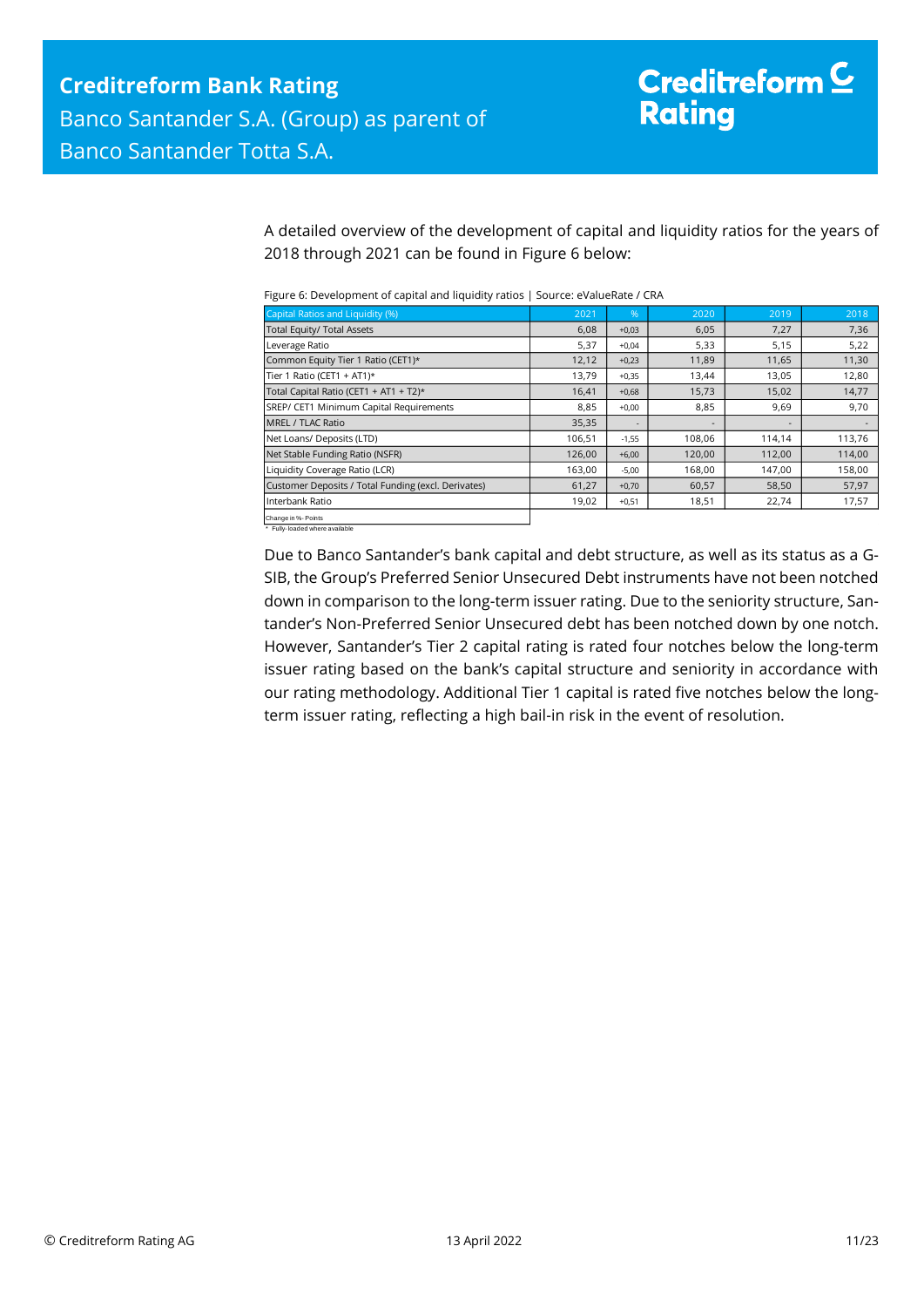# Creditreform<sup>C</sup> **Rating**

## <span id="page-11-0"></span>**Environmental, Social and Governance (ESG) Score Card**

Banco Santander SA (Group) has one significant and two moderate ESG rating drivers

• Corporate Governance is identified as a highly significant rating driver. The relevance for the credit rating results from the impact of the Corporate Governance factor on all other ESG factors and the overall well-being of the bank. This sub-factor is rated positive due to Banco Santander's strong and sustainable performance track record in addition to the widespread ESG policies.

• Corporate Behaviour and Green Financing / Promoting are identified as moderate rating driver. While Green Financing / Promoting was downnotched to neutral due to the relative low amount of green financing/bonds activities, Corporate Behaviour was upnotched to positive due the bank's business activities, which are widely in line with the ideas and beliefs of the society .

**Bank Score ESG**  3,8 / 5

| <b>Score Guidance</b> |                           |  |  |  |
|-----------------------|---------------------------|--|--|--|
|                       | > 4,25 Outstanding        |  |  |  |
|                       | >3,5 - 4,25 Above-average |  |  |  |
| >2,5 - 3,5 Average    |                           |  |  |  |
|                       | >1,75 - 2,5 Substandard   |  |  |  |
| $\le$ = 1.75 Poor     |                           |  |  |  |

| Factor | Sub-Factor                                        | Consideration                                                                                                                                            | Relevance<br>Scale 2022 Eval. |     |
|--------|---------------------------------------------------|----------------------------------------------------------------------------------------------------------------------------------------------------------|-------------------------------|-----|
| ental  | 1.1 Green Financing /<br>Promoting                | The sub-factor "Green Financing/Promoting" has a moderate relevance for the credit rating,<br>and is rated neutral in terms of the CRA ESG criteria.     | 3                             |     |
| Ē<br>ā | 1.2 Exposure to Environ-<br><b>mental Factors</b> | The sub-factor "Exposure to Environmental Factors" has a low relevance for the credit<br>rating, and is rated positive in terms of the CRA ESG criteria. |                               | (+) |
| Envi   | 1.3 Resource Efficiency                           | The sub-factor "Resource Efficiency" has no significant relevance for the credit rating, and is<br>rated neutral in terms of the CRA ESG criteria.       |                               |     |

| 으.<br>တိ | 2.1 Human Capital         | The sub-factor "Human Capital" has low relevance for the credit rating, and is rated positive<br>In terms of the CRA ESG criteria.                    |  |  |
|----------|---------------------------|-------------------------------------------------------------------------------------------------------------------------------------------------------|--|--|
|          | 2.2 Social Responsibility | The sub-factor "Social Responsibility" has no significant relevance for the credit rating, and<br>lis rated neutral in terms of the CRA ESG criteria. |  |  |

| Φ      | 3.1 Corporate Governance                                                                                                                                                                  | The sub-factor "Corporate Governance" is highly relevant for the credit rating, and is rated<br>positive in terms of the CRA ESG criteria.      |  | (+        |
|--------|-------------------------------------------------------------------------------------------------------------------------------------------------------------------------------------------|-------------------------------------------------------------------------------------------------------------------------------------------------|--|-----------|
|        | 3.2 Corporate Behaviour                                                                                                                                                                   | The sub-factor "Corporate Behaviour" has a moderate relevance for the credit rating, and is<br>rated positive in terms of the CRA ESG criteria. |  | (+        |
| о<br>O | The sub-factor "Corporate Transparency" has no significant relevance for the credit rating,<br>3.3 Corporate Transparency<br>and is rated very positive in terms of the CRA ESG criteria. |                                                                                                                                                 |  | $(1 + 1)$ |

| <b>ESG Relevance Scale</b> |                          |  | <b>ESG Evaluation Guidance</b> |                 |  |
|----------------------------|--------------------------|--|--------------------------------|-----------------|--|
|                            | <b>Highest Relevance</b> |  | $(+ +)$                        | Strong positive |  |
| $\overline{4}$             | <b>High Relevance</b>    |  | $^{(+)}$                       | Positive        |  |
| з                          | Moderate Relevance       |  |                                | Neutral         |  |
|                            | Low Relevance            |  | $\left( -\right)$              | Negative        |  |
|                            | No significant Relevance |  | - -                            | Strong negativ  |  |

The ESG Score is based on the Methodology "Environmental, Social and Governance Score of Banken (Version 1.0)" of Creditreform Rating AG, which is available on our<br>homepage https://creditreform-rating.de/en/about-us/regula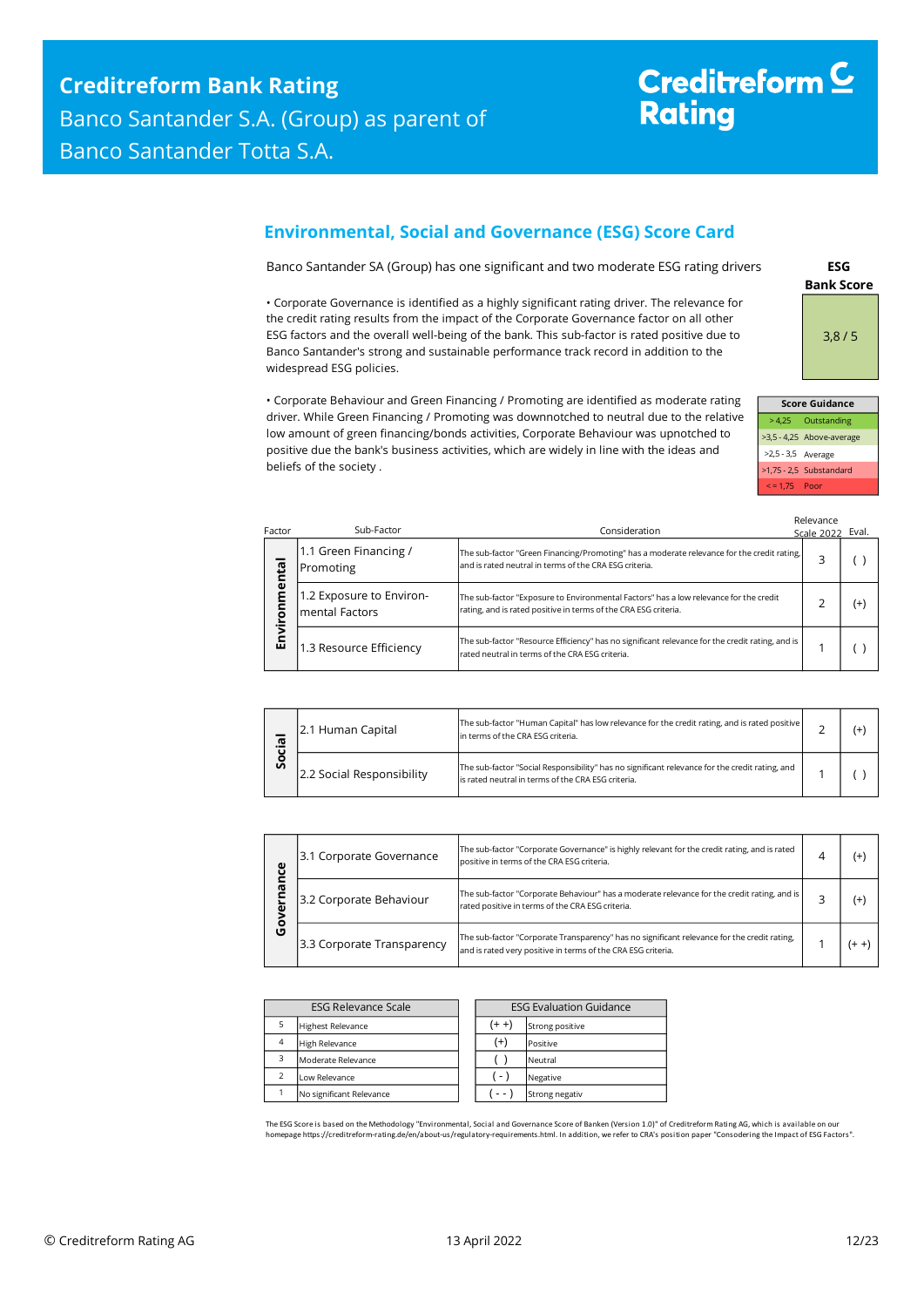# Creditreform  $\underline{\mathsf{C}}$ **Rating**

## <span id="page-12-0"></span>**Conclusion**

Creditreform Rating affirms the rating of Banco Santander S.A. at 'A-' but increases the outlook from stable to positive. The increase of the outlook is a result of the bank's quickly regained profitability and the only very limited impact of the Corona pandemic. In addition, the bank's asset quality figures follow a positive trend.

Banco Santander showed a strong performance in the fiscal year 2021 after the previous year, which was highly affected by the Corona pandemic. Santander recorded significant reversals of impairments in addition to various ambivalent exchange effects. In addition, the pandemic revealed Santander's dependency on economic developments, which cannot be compensated by the strong investment banking or asset servicing. Independent of that, Banco Santander shows a steady process of its digital transformation in addition to its ongoing cost cutting and efficiency measures, which enable a sound intrinsic profitability with sustainable higher profit margins pushed by the banks overseas business activities. The targeted ROE of about >13% and the CIR of about 45% for 2022 underpin the bank's ambitious goals.

The bank's asset quality figures are at a considerable level, given Santander's various overseas business activities, in particular in South America. In addition, a continuous positive trend is present. However, Santander's cost of risk ratios and the elevated potential problem loan ratio indicate the higher risk of business, which however enable the aforementioned sound profitability figures. As of now, the impact of the war in Ukraine cannot be assessed; however, the direct exposure of Santander seems to be relatively small but economic uncertainties arise. Banco Santander's volume of loans and the number of customers are growing steadily with increasing share of digital customers, which are more profitable for the bank. It remains to be seen how the risks of the loan portfolio will develop after the run out of all government pandemic support measures.

The capitalization of the bank remained moderate with sufficient buffer to the minimum requirements, which is, however at the lower end in comparison to other large European banks. The targeted CET1 ratio of about 12% indicates no further improvements with regard to the bank's capitalization. By contrast, Santander performed quite well at the EBA stress test 2021 with an only minor and clearly below average impact on the bank's capital ratio in the adverse scenario, which indicates sound risk management.

### **Outlook**

The outlook of the Long-Term Issuer Rating of Banco Santander and its bank capital and debt instruments is 'positive'. In the medium term, CRA expects Santander to maintain its sound level of profitability whereas the Corona pandemic impact turned out to be very little. In addition, we expect the bank at least to maintain its equity ratios whereas the asset quality figures follow a positive trend. Moreover, we assume no further significant economic impact of the Corona pandemic and stable political environment in the Santander's major markets of operations.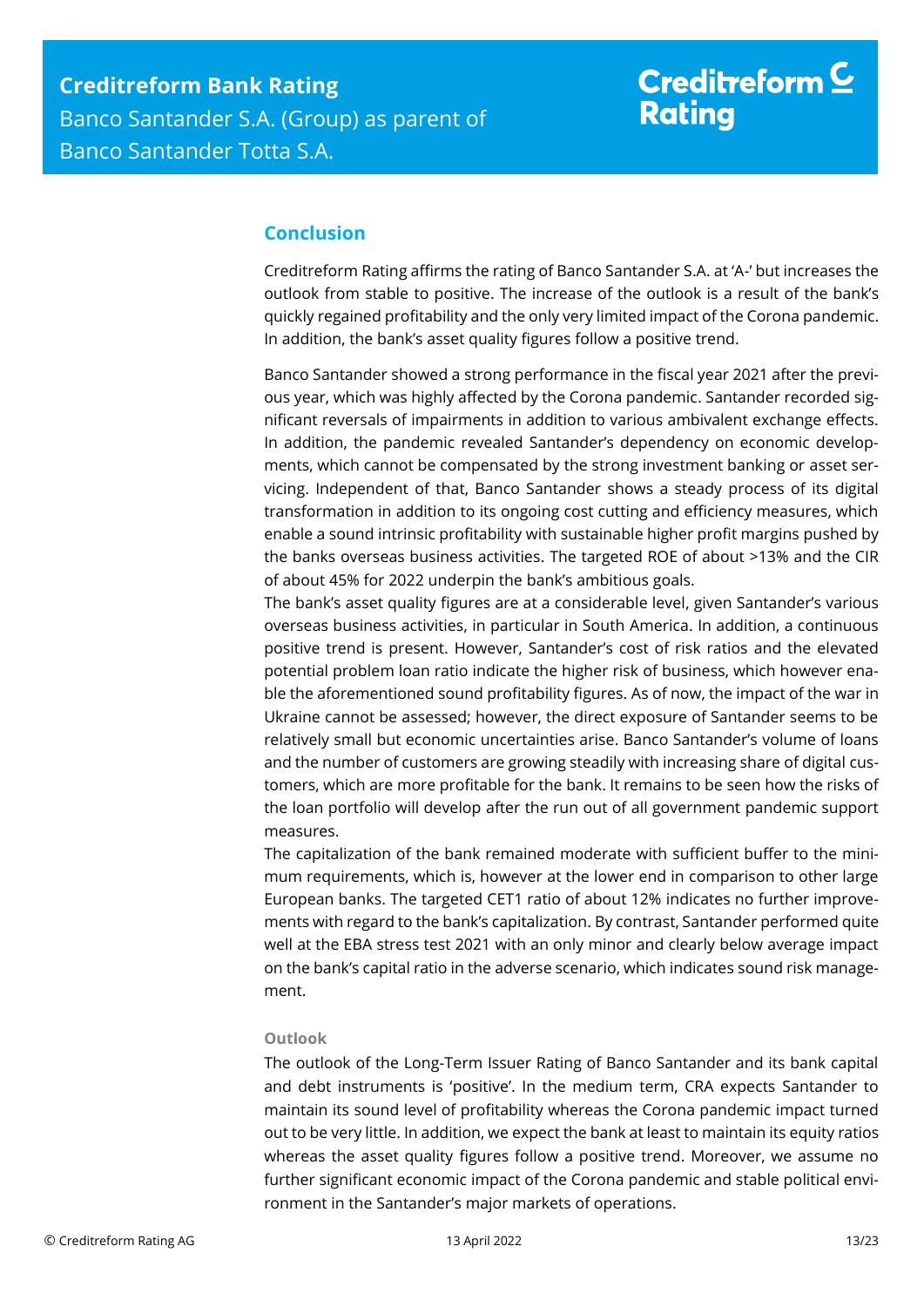## **Creditreform Bank Rating** Banco Santander S.A. (Group) as parent of Banco Santander Totta S.A.

# Creditreform  $\underline{\mathsf{C}}$ **Rating**

Best-case scenario: A+

Worst-case scenario: BBB+

Please note:

The scenarios are based on information available at the time of the rating. Within the forecast horizon, circumstances may occur that could lead to a change of the rating out of the indicated range.

#### **Scenario Analysis**

In a scenario analysis, the bank is able to reach an "A+" rating in the "best case" scenario and an "BBB+" rating in the "worst case" scenario. The ratings of bank capital and senior unsecured debt would behave similarly based on our rating mechanism. These ratings are especially sensitive to changes in total equity and to the bank capital and debt structure in general.

We might upgrade Banco Santander's long-term issuer credit rating and its bank capital and debt instruments if we see that Banco Santander is able to increase credit volume and earnings in future periods. In addition, the bank should at least maintain its capitalization and asset quality.

By contrast, a downgrade of the Group's long-term issuer credit rating and its bank capital and debt instruments is likely if we see a persistent earnings weakness and a reduction of the banks' capital ratios. In particular, we will observe the lasting Corona pandemic impact on Banco Santander's asset quality and its business activities in general.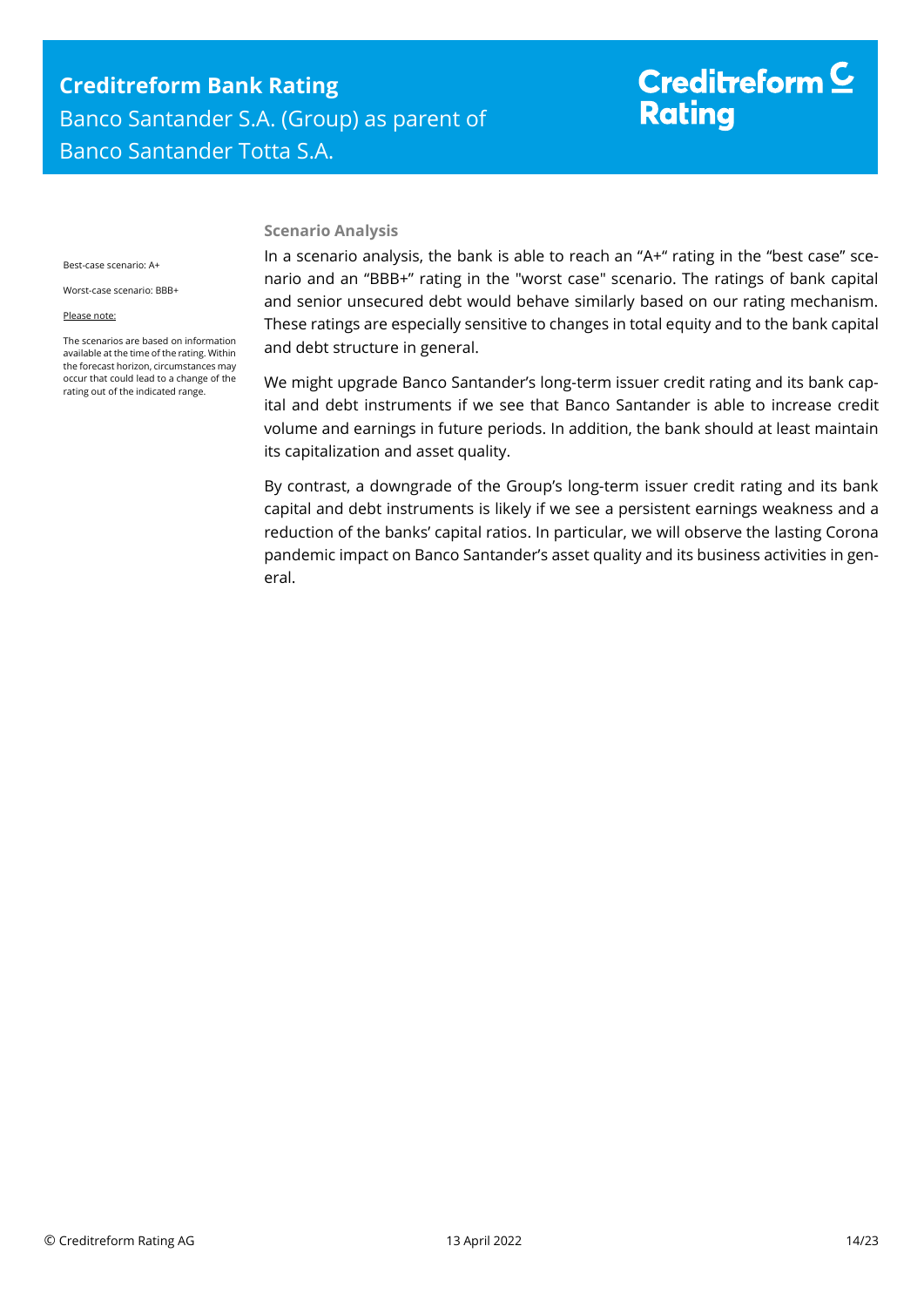## <span id="page-14-0"></span>**Appendix**

**Bank ratings**

The bank ratings are dependent on a host of quantitative and qualitative factors. An improvement in either sub-category may result in a higher rating score.

LT Issuer / Outlook / Short-Term **A- / positive / L2**

**Bank Capital and Debt Instruments Ratings**

The ratings for bank capital and debt instruments are inter alia dependent on subordination and relative size of the instrument class, based on the long-term issuer rating of the bank.

| Preferred Senior Unsecured Debt (PSU):          | А-        |
|-------------------------------------------------|-----------|
| Non-Preferred Senior Unsecured Debt (NPS): BBB+ |           |
| Tier 2 (T2):                                    | $RR+$     |
| Additional Tier 1 (AT1):                        | <b>RR</b> |

### **Rating History**

Please consult our website [www.creditreform-rating.de](http://www.creditreform-rating.de/) for additional information regarding the dates of publication.

|  | Figure 7: Rating History |
|--|--------------------------|
|  |                          |

| <b>Bank Issuer Rating</b>                | <b>Rating Date</b> | <b>Result</b>                  |
|------------------------------------------|--------------------|--------------------------------|
| LT / Outlook / Short-Term (Initial)      | 15.08.2018         | A / stable / L2                |
| <b>Rating Update</b>                     | 22.11.2019         | A / stable / L2                |
| Monitoring                               | 24.03.2020         | A/NEW/L2                       |
| <b>Rating Update</b>                     | 26.11.2020         | A- / negative / L2             |
| <b>Rating Update</b>                     | 17.12.2021         | A- / stable / L2               |
| <b>Rating Update</b>                     | 13.04.2022         | A- / positive / L2             |
| <b>Bank Capital and Debt Instruments</b> | <b>Rating Date</b> | <b>Result</b>                  |
| Senior Unsecured / T2 / AT1 (Initial)    | 15.08.2018         | $A / BBB - / BB +$             |
| <b>PSU / NPS / T2 / AT1</b>              | 22.11.2019         | $A / A - / BBB - / BB +$       |
| <b>PSU / NPS / T2 / AT1</b>              | 24.03.2020         | $A / A - / BBB - / BB + (NEW)$ |
| <b>PSU / NPS / T2 / AT1</b>              | 26.11.2020         | A- / BBB+ / BB+ / BB           |
| <b>PSU / NPS / T2 / AT1</b>              | 17.12.2021         | A- / BBB+ / BB+ / BB           |
| <b>PSU / NPS / T2 / AT1</b>              | 13.04.2022         | A- / BBB+ / BB+ / BB           |
| <b>Subsidiaries of the Bank</b>          | <b>Rating Date</b> | <b>Result</b>                  |
| Banco Santander Totta S.A.               |                    |                                |
| LT / Outlook / Short-Term (Initial)      | 25.09.2018         | A / stable / L2                |
| <b>Rating Update</b>                     | 22.11.2019         | A / stable / L2                |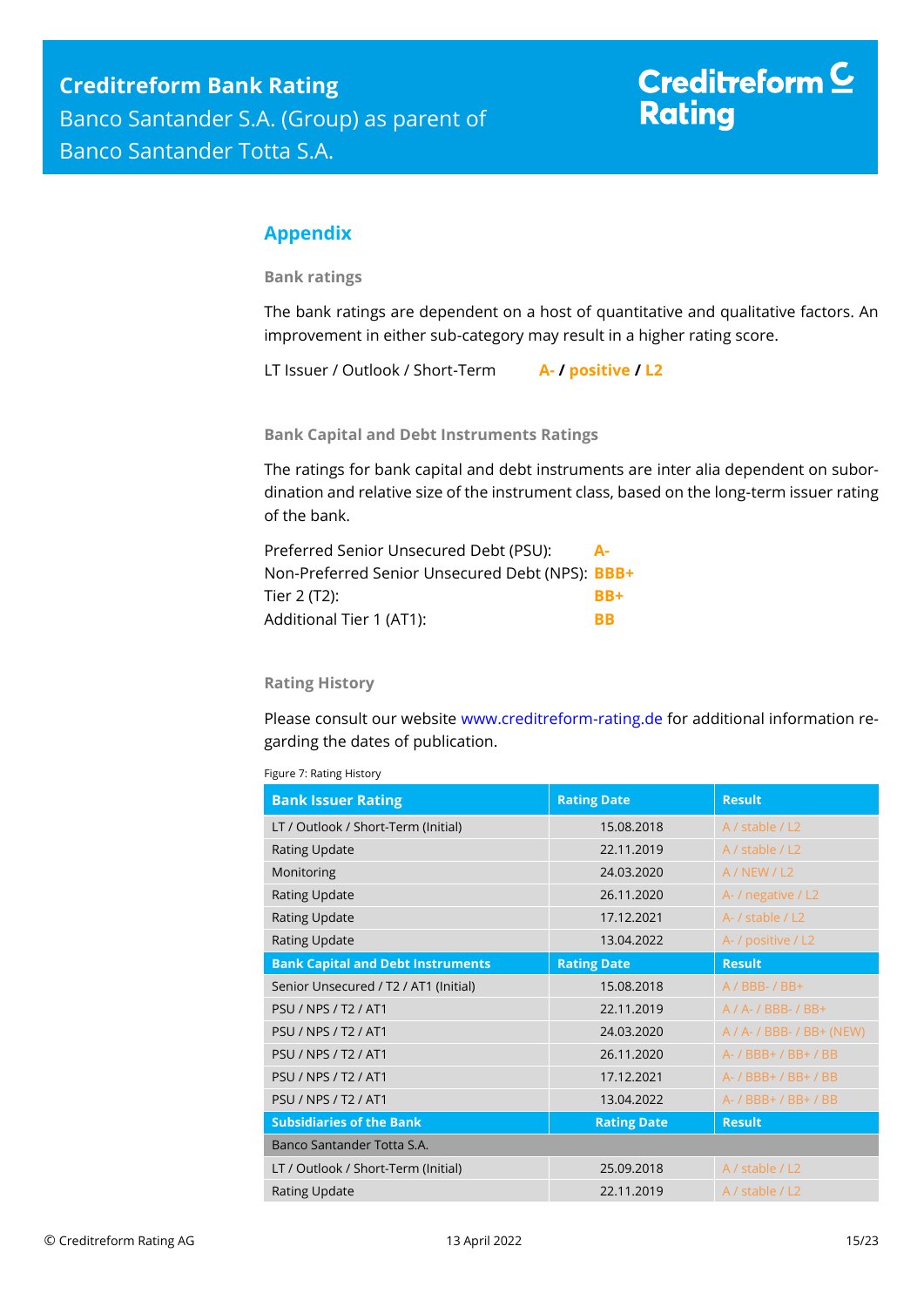## **Creditreform Bank Rating**

Banco Santander S.A. (Group) as parent of Banco Santander Totta S.A.

# Creditreform <sup>C</sup><br>Rating

| Monitoring                                                      | 24.03.2020 | A/NEW/L2                       |
|-----------------------------------------------------------------|------------|--------------------------------|
| <b>Rating Update</b>                                            | 26.11.2020 | A- / negative / L2             |
| <b>Rating Update</b>                                            | 17.12.2021 | A- / stable / L2               |
| <b>Rating Update</b>                                            | 13.04.2022 | A- / positive / L2             |
| Bank Capital and Debt Instruments of Banco Santander Totta S.A. |            |                                |
| Senior Unsecured / T2 / AT1 (Initial)                           | 25.09.2018 | $A / BBB - / BB +$             |
| <b>PSU / NPS / T2 / AT1</b>                                     | 22.11.2019 | $A / A - / BBB - / BB +$       |
| <b>PSU / NPS / T2 / AT1</b>                                     | 24.03.2020 | $A / A - / BBB - / BB + (NEW)$ |
| <b>PSU / NPS / T2 / AT1</b>                                     | 26.11.2020 | A- / BBB+ / BB+ / BB           |
| <b>PSU / NPS / T2 / AT1</b>                                     | 17.12.2021 | A- / BBB+ / BB+ / BB           |
| <b>PSU / NPS / T2 / AT1</b>                                     | 13.04.2022 | A- / BBB+ / BB+ / BB           |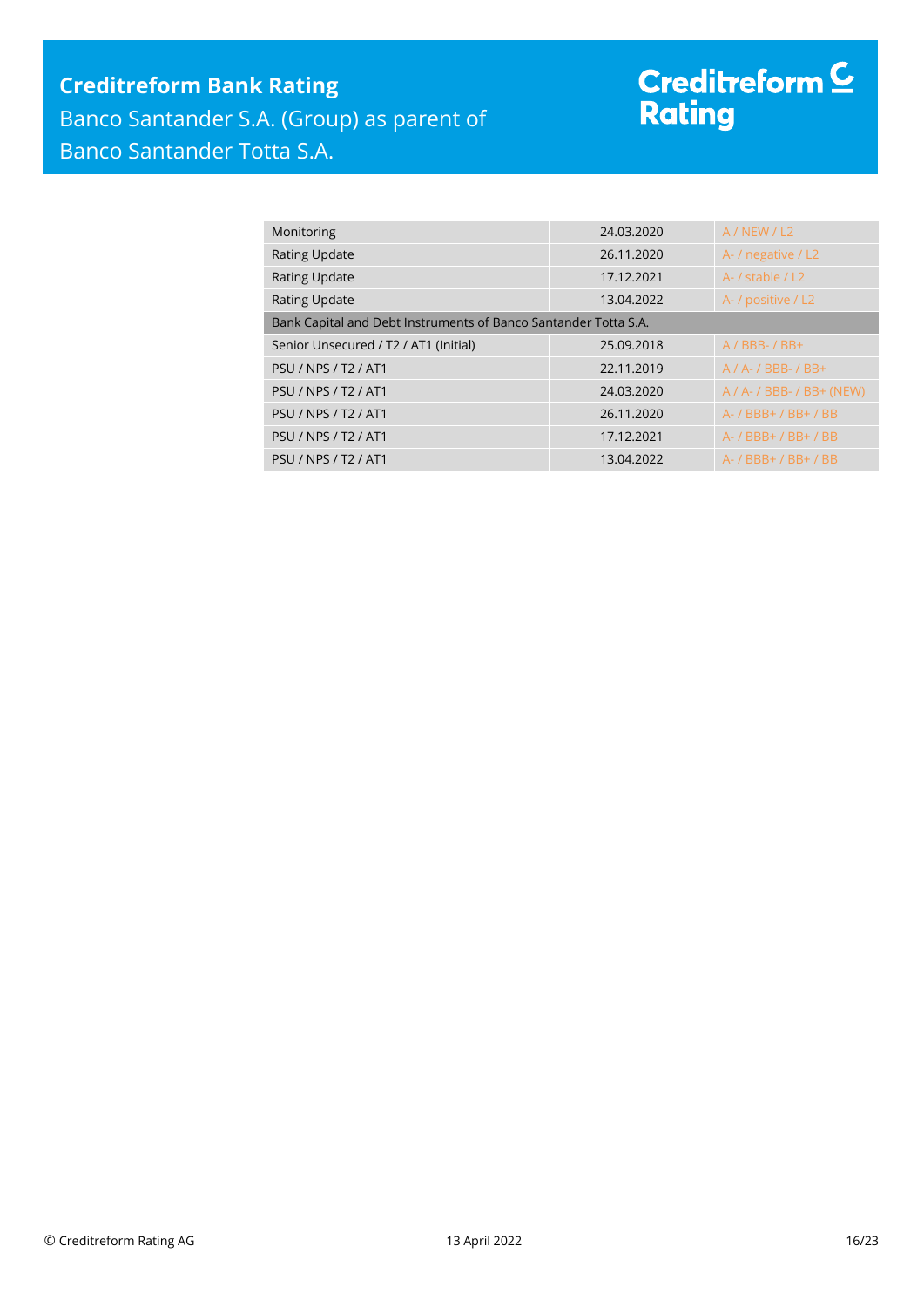# Creditreform <sup>C</sup><br>Rating

| Figure 8: Income statement of Banco Santander Totta S.A.   Source: eValueRate / CRA |  |
|-------------------------------------------------------------------------------------|--|
|                                                                                     |  |

| Income Statement (EUR k)                                     | 2020      | %        | 2019      | 2018       |
|--------------------------------------------------------------|-----------|----------|-----------|------------|
| <b>Income</b>                                                |           |          |           |            |
| Net Interest Income                                          | 786.640   | $-8,1$   | 855.714   | 866.278    |
| Net Fee & Commission Income                                  | 373.212   | $-1.9$   | 380.504   | 372.398    |
| Net Insurance Income                                         | 17.236    | $-20,5$  | 21.687    | 19.780     |
| Net Trading & Fair Value Income                              | 99.052    | $+4,8$   | 94.482    | 6.421      |
| <b>Equity Accounted Results</b>                              | 14.553    | $+34,7$  | 10.805    | 14.568     |
| Dividends from Equity Instruments                            | 1.734     | $-3,1$   | 1.789     | 1.674      |
| Other Income                                                 | 37.224    | $+38,6$  | 26.861    | 101.594    |
| <b>Operating Income</b>                                      | 1.329.651 | $-4,5$   | 1.391.842 | 1.382.713  |
| <b>Expense</b>                                               |           |          |           |            |
| Depreciation and Amortisation                                | 68.418    | $+21,4$  | 56.335    | 72.964     |
| Personnel Expense                                            | 324.383   | $-6,2$   | 345.988   | 357.209    |
| Tech & Communications Expense                                | 68.768    | $-4,1$   | 71.693    | 62.538     |
| Marketing and Promotion Expense                              | 12.424    | $-8,1$   | 13.516    | 13.458     |
| <b>Other Provisions</b>                                      | 66.707    | $> +100$ | 995       | 250.652    |
| Other Expense                                                | 201.321   | $+1,1$   | 199.223   | 274.144    |
| <b>Operating Expense</b>                                     | 742.021   | $+7,9$   | 687.750   | 1.030.965  |
| <b>Operating Profit &amp; Impairment</b>                     |           |          |           |            |
| <b>Operating Profit</b>                                      | 587.630   | $-16,5$  | 704.092   | 351.748    |
| Cost of Risk / Impairment                                    | 187.632   | $< -100$ | $-6.963$  | 2.800      |
| <b>Net Income</b>                                            |           |          |           |            |
| Non-Recurring Income                                         | 5.014     | $-82.6$  | 28.736    | 21.107     |
| Non-Recurring Expense                                        |           |          |           |            |
| <b>Pre-tax Profit</b>                                        | 405.012   | $-45,3$  | 739.791   | 370.055    |
| Income Tax Expense                                           | 109.344   | $-48,5$  | 212.315   | $-129.897$ |
| <b>Discontinued Operations</b>                               |           |          |           |            |
| <b>Net Profit</b>                                            | 295.668   | $-43,9$  | 527.476   | 499.952    |
| Attributable to minority interest (non-controlling interest) | 109       | $-50,0$  | 218       | 12         |
| Attributable to owners of the parent                         | 295.559   | $-43,9$  | 527.258   | 499.964    |

Figure 9: Key earnings figures of Banco Santander Totta S.A. | Source: eValueRate / CRA

| Income Ratios (%)                                     | 2020  | $\frac{9}{6}$ | 2019  | 2018  |
|-------------------------------------------------------|-------|---------------|-------|-------|
| Cost Income Ratio (CIR)                               | 55,81 | $+6,39$       | 49,41 | 74,56 |
| Cost Income Ratio ex. Trading (CIRex)                 | 60,30 | $+7,29$       | 53,01 | 74,91 |
| Return on Assets (ROA)                                | 0,51  | $-0,43$       | 0,94  | 0,91  |
| Return on Equity (ROE)                                | 6,18  | $-6,01$       | 12,19 | 11,79 |
| Return on Assets before Taxes (ROAbT)                 | 0,69  | $-0,62$       | 1,32  | 0,67  |
| Return on Equity before Taxes (ROEbT)                 | 8,46  | $-8,63$       | 17,09 | 8,73  |
| Return on Risk-Weighted Assets (RORWA)                | 1,65  | $-1,18$       | 2,83  | 2,49  |
| Return on Risk-Weighted Assets before Taxes (RORWAbT) | 2,26  | $-1,71$       | 3,97  | 1,85  |
| Net Financial Margin (NFM)                            | 1,56  | $-0,19$       | 1,75  | 1,64  |
| Pre-Impairment Operating Profit / Assets              | 1,01  | $-0,25$       | 1,26  | 0,64  |
| Cost of Funds (COF)                                   | 0,63  | $-0.08$       | 0,71  | 0,74  |
| Change in %- Points                                   |       |               |       |       |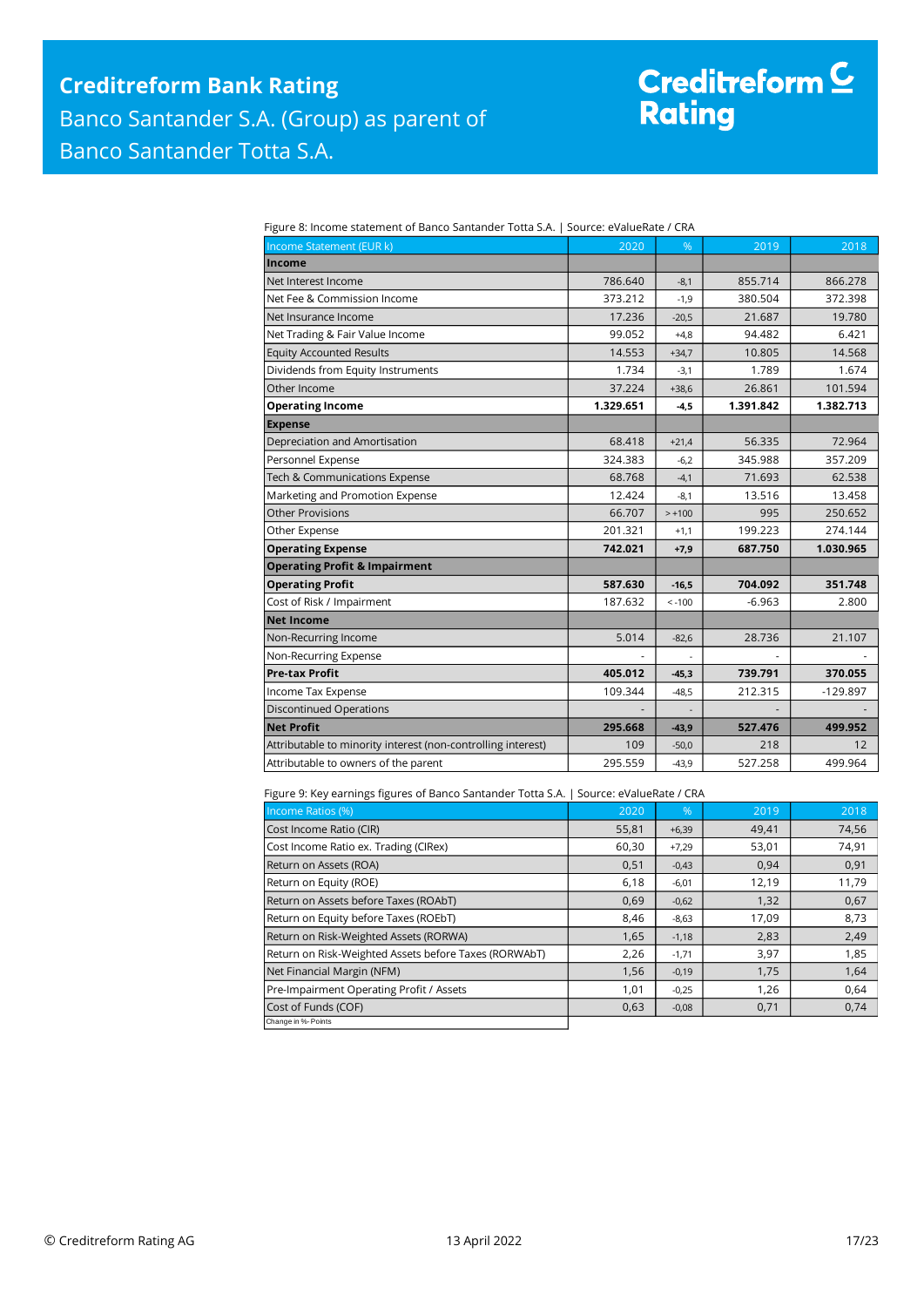# Creditreform C<br>Rating

Figure 10: Development of assets of Banco Santander Totta S.A. | Source: eValueRate / CRA

| Assets (EUR k)                        | 2020       | %       | 2019       | 2018       |
|---------------------------------------|------------|---------|------------|------------|
| Cash and Balances with Central Banks  | 4.543.652  | $+29,8$ | 3.500.397  | 2.506.630  |
| Net Loans to Banks                    | 20.170     | $-97.2$ | 727.486    | 675.031    |
| Net Loans to Customers                | 38.987.703 | $+9,6$  | 35.564.413 | 35.563.158 |
| Total Securities                      | 12.478.566 | $-7,4$  | 13.472.526 | 13.131.305 |
| Total Derivative Assets               | 924.729    | $-18,1$ | 1.129.674  | 1.274.759  |
| <b>Other Financial Assets</b>         |            |         |            | 3.379      |
| <b>Financial Assets</b>               | 56.954.820 | $+4,7$  | 54.394.496 | 53.154.262 |
| <b>Equity Accounted Investments</b>   | 131.136    | $+16.8$ | 112.259    | 111.376    |
| <b>Other Investments</b>              | 250.531    | $-0,8$  | 252.513    | 297.625    |
| <b>Insurance Assets</b>               | 17.510     | $-21,7$ | 22.373     | 40.365     |
| Non-current Assets & Discontinued Ops | 51.461     | $+16.8$ | 44.043     | 30.022     |
| Tangible and Intangible Assets        | 373.211    | $-8,9$  | 409.882    | 377.430    |
| <b>Tax Assets</b>                     | 393.876    | $-34,9$ | 604.868    | 683.733    |
| <b>Total Other Assets</b>             | 157.918    | $-34.8$ | 242.339    | 332.759    |
| <b>Total Assets</b>                   | 58.330.463 | $+4.0$  | 56.082.773 | 55.027.572 |

#### Figure 11: Development of asset quality of Banco Santander Totta S.A. | Source: eValueRate / CRA

| <b>Asset Ratios (%)</b>                           | 2020  | %        | 2019    | 2018  |
|---------------------------------------------------|-------|----------|---------|-------|
| Net Loans/ Assets                                 | 66,84 | $+3,43$  | 63,41   | 64,63 |
| Risk-weighted Assets/ Assets                      | 30,79 | $-2,46$  | 33,25   | 36,44 |
| NPLs*/ Net Loans to Customers                     | 3,57  | $-0,99$  | 4,56    | 5,72  |
| NPLs*/ Risk-weighted Assets                       | 7,75  | $-0,96$  | 8,70    | 10,15 |
| Potential Problem Loans**/ Net Loans to Customers | 10,91 | $+5,22$  | 5,69    | 5,52  |
| Reserves/ NPLs*                                   | 71,48 | $+14,90$ | 56,58   | 54,51 |
| Reserves/ Net Loans                               | 2,55  | $-0,03$  | 2,58    | 3,12  |
| Cost of Risk/ Net Loans                           | 0.48  | $+0,50$  | $-0.02$ | 0,01  |
| Cost of Risk/ Risk-weighted Assets                | 1,04  | $+1,08$  | $-0.04$ | 0,01  |
| Cost of Risk/ Total Assets                        | 0,32  | $+0,33$  | $-0,01$ | 0,01  |
| Change in %- Points                               |       |          |         |       |

\* NPLs are represented by Stage 3 Loans where available. \*\* Potential Problem Loans are Stage 2 Loans where available.

| Figure 12: Development of refinancing and capital adequacy of Banco Santander Totta S.A.   Source: eValueRate / CRA |  |  |  |
|---------------------------------------------------------------------------------------------------------------------|--|--|--|
|                                                                                                                     |  |  |  |

| Liabilities (EUR k)                        | 2020       | $\frac{9}{6}$ | 2019       | 2018       |
|--------------------------------------------|------------|---------------|------------|------------|
| <b>Total Deposits from Banks</b>           | 7.085.306  | $+54,7$       | 4.578.852  | 4.632.609  |
| <b>Total Deposits from Customers</b>       | 35.939.026 | $+2,3$        | 35.118.949 | 33.381.336 |
| <b>Total Debt</b>                          | 2.560.585  | $-25,4$       | 3.431.231  | 4.322.597  |
| Derivative Liabilities                     | 1.442.885  | $-3,2$        | 1.491.045  | 1.330.269  |
| Securities Sold, not yet Purchased         |            |               |            |            |
| Other Financial Liabilities                | 4.729.284  | $-11,1$       | 5.319.577  | 5.333.638  |
| <b>Total Financial Liabilities</b>         | 51.757.086 | $+3,6$        | 49.939.654 | 49.000.449 |
| Insurance Liabilities                      | 4.193      | $-15,4$       | 4.959      |            |
| Non-current Liabilities & Discontinued Ops |            |               |            |            |
| <b>Tax Liabilities</b>                     | 391.264    | $-0,7$        | 393.964    | 254.269    |
| Provisions                                 | 950.932    | $-1,4$        | 964.754    | 1.040.849  |
| <b>Total Other Liabilities</b>             | 441.856    | $-2,1$        | 451.252    | 490.707    |
| <b>Total Liabilities</b>                   | 53.545.331 | $+3,5$        | 51.754.583 | 50.786.274 |
| <b>Total Equity</b>                        | 4.785.132  | $+10,6$       | 4.328.190  | 4.241.298  |
| <b>Total Liabilities and Equity</b>        | 58.330.463 | $+4,0$        | 56.082.773 | 55.027.572 |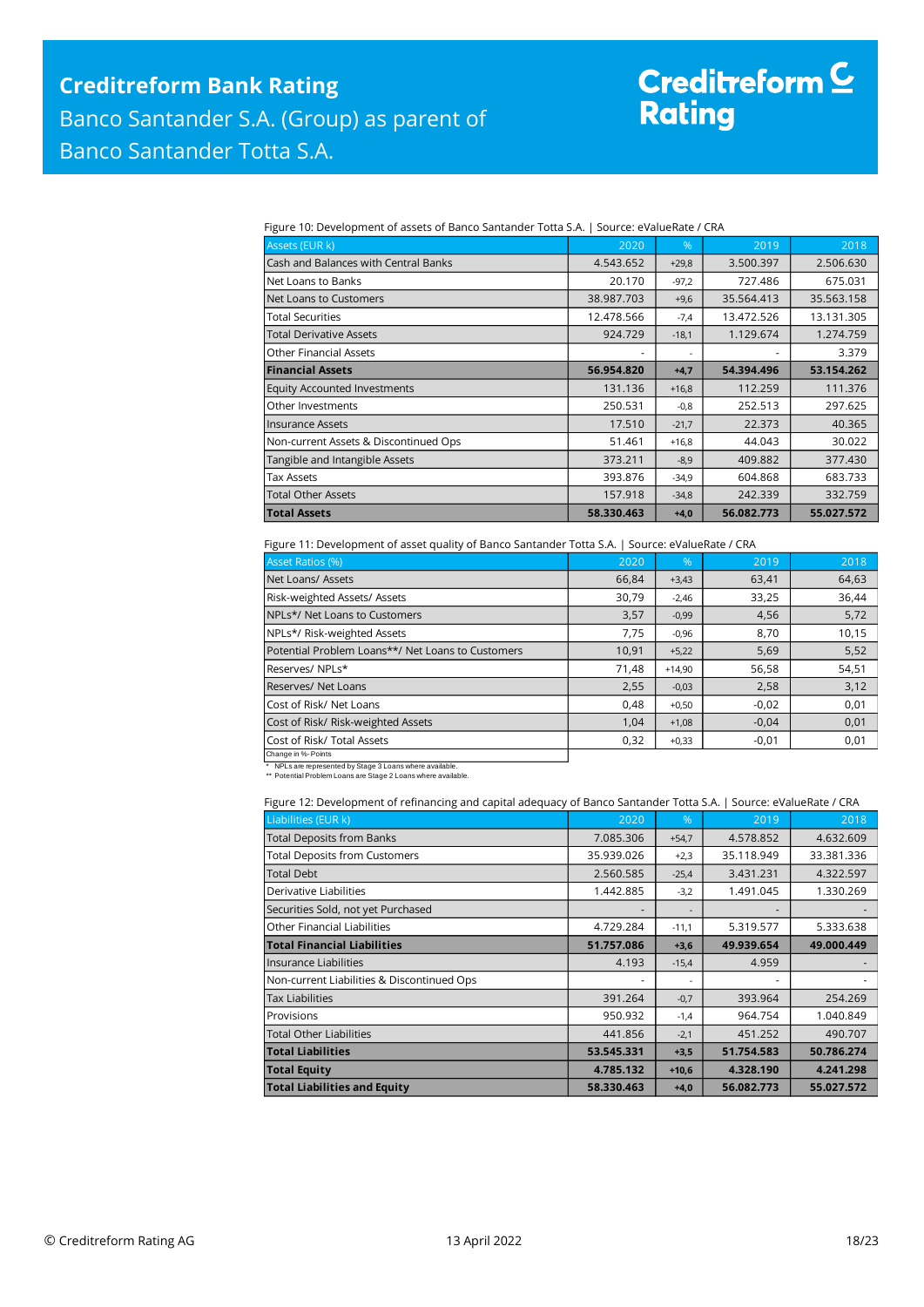# Creditreform <sup>C</sup><br>Rating

#### Figure 13: Development of capital and liquidity ratios of Banco Santander Totta S.A. | Source: eValueRate / CRA

| Capital Ratios and Liquidity (%)       | 2020   | %       | 2019   | 2018   |
|----------------------------------------|--------|---------|--------|--------|
| Total Equity/ Total Assets             | 8,20   | $+0,49$ | 7,72   | 7,71   |
| Leverage Ratio                         | 7,80   | $+1,50$ | 6,30   | 6,50   |
| Common Equity Tier 1 Ratio (CET1)*     | 20,60  | $+5,60$ | 15,00  | 14,00  |
| Tier 1 Ratio (CET1 + AT1) $*$          | 23,90  | $+5,60$ | 18,30  | 17,00  |
| Total Capital Ratio (CET1 + AT1 + T2)* | 24,90  | $+6,30$ | 18,60  | 17,10  |
| Net Loans/ Deposits (LTD)              | 108,48 | $+7.21$ | 101,27 | 106,54 |
| Net Stable Funding Ratio (NSFR)        |        |         | -      |        |
| Liquidity Coverage Ratio (LCR)         | 121,90 |         | ۰      |        |
| Change in %-Points                     |        |         |        |        |

Change in %- Points \* Fully- loaded where available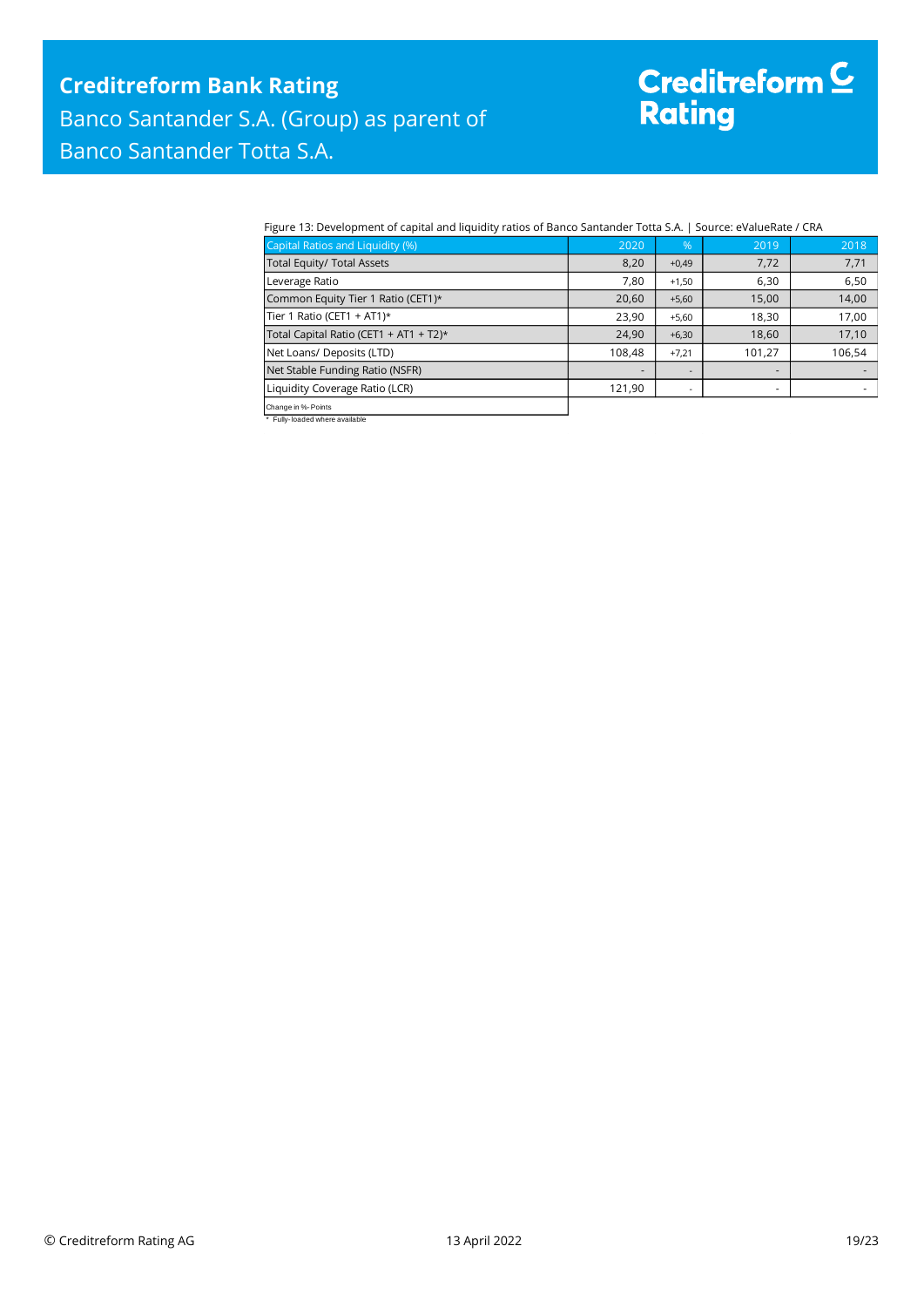#### **Regulatory**

Creditreform Rating AG was neither commissioned by the rating object nor by any other third party for the rating. The analysis took place on a voluntary basis by Creditreform Rating AG and is to be described in the regulatory sense as an unsolicited rating. The following scheme clarifies the level of participation of the rated entity (rating object):

| <b>Unsolicited Credit Rating</b>                       |    |
|--------------------------------------------------------|----|
| With Rated Entity or Related Third Party Participation | No |
| With Access to Internal Documents                      | No |
| With Access to Management                              | No |

The rating is based on publicly available information and internal evaluation methods for the rated bank. The quantitative analysis is based mainly on the latest annual accounts, interim reports, other investor relations information of the bank, and calculated key figures by eValueRate / CRA.

The information and documents processed met the requirements of the rating system of Creditreform Rating AG as published on the website www.creditreform-rating.de. The rating was carried out on the basis of the rating methodology for bank ratings as ( $v3.1$ ), the methodology for the [rating of bank capital and unsecured debt instruments \(v2.1\)](https://www.creditreform-rating.de/en/about-us/regulatory-requirements.html?file=files/content/downloads/Externes%20Rating/Regulatorische%20Anforderungen/EN/Ratingmethodiken%20EN/CRAG%20Rating%20Methodology%20Unsecured%20Debt%20Instruments%20v2.1%20EN.pdf) as well as the rating methodology for [Environmental, Social and Governance Score for](https://www.creditreform-rating.de/en/about-us/regulatory-requirements.html?file=files/content/downloads/Externes%20Rating/Regulatorische%20Anforderungen/EN/Ratingmethodiken%20EN/Rating%20Methodology%20ESG%20v1.0.pdf) Banks (v1.0) in conjunction with Creditreform's basic document [Rating Criteria and Definitions \(v1.3\).](https://www.creditreform-rating.de/en/about-us/regulatory-requirements.html?file=files/content/downloads/Externes%20Rating/Regulatorische%20Anforderungen/EN/Ratingmethodiken%20EN/CRAG%20Rating%20Criteria%20and%20Definitions.pdf)

The complete presentation of the rating methodologies used by Creditreform Rating AG and the basic document Rating Criteria and Definitions (v1.3) are published on our homepage:

<https://www.creditreform-rating.de/en/about-us/regulatory-requirements.html>

On 13 April 2022, the rating was presented by the analysts to the rating committee and adopted in a resolution.

The rating result was communicated to Banco Santander S.A. (Group) and the relevant subsidiary, and the preliminary rating report was made available to the bank. There was no change in the rating score.

The rating is valid until withdrawal and is subject to monitoring from the rating date (see cover page). The rating will be comprehensively reviewed at least once every year. Within this period, the rating can be updated.

In 2011 Creditreform Rating AG was registered within the European Union according to EU Regulation 1060/2009 (CRA-Regulation). Based on the registration Creditreform Rating AG (CRA) is allowed to issue credit ratings within the EU and is bound to comply with the provisions of the CRA-Regulation.

Rating Endorsement Status: The rating of Banco Santander S.A. (Group) was not endorsed by Creditreform Rating AG from a third country as defined in Article 4 (3) of the CRA-Regulation.

#### **Conflict of Interests**

No conflicts of interest were identified during the rating process that might influence the analyses and judgements of the rating analysts involved or any other natural person whose services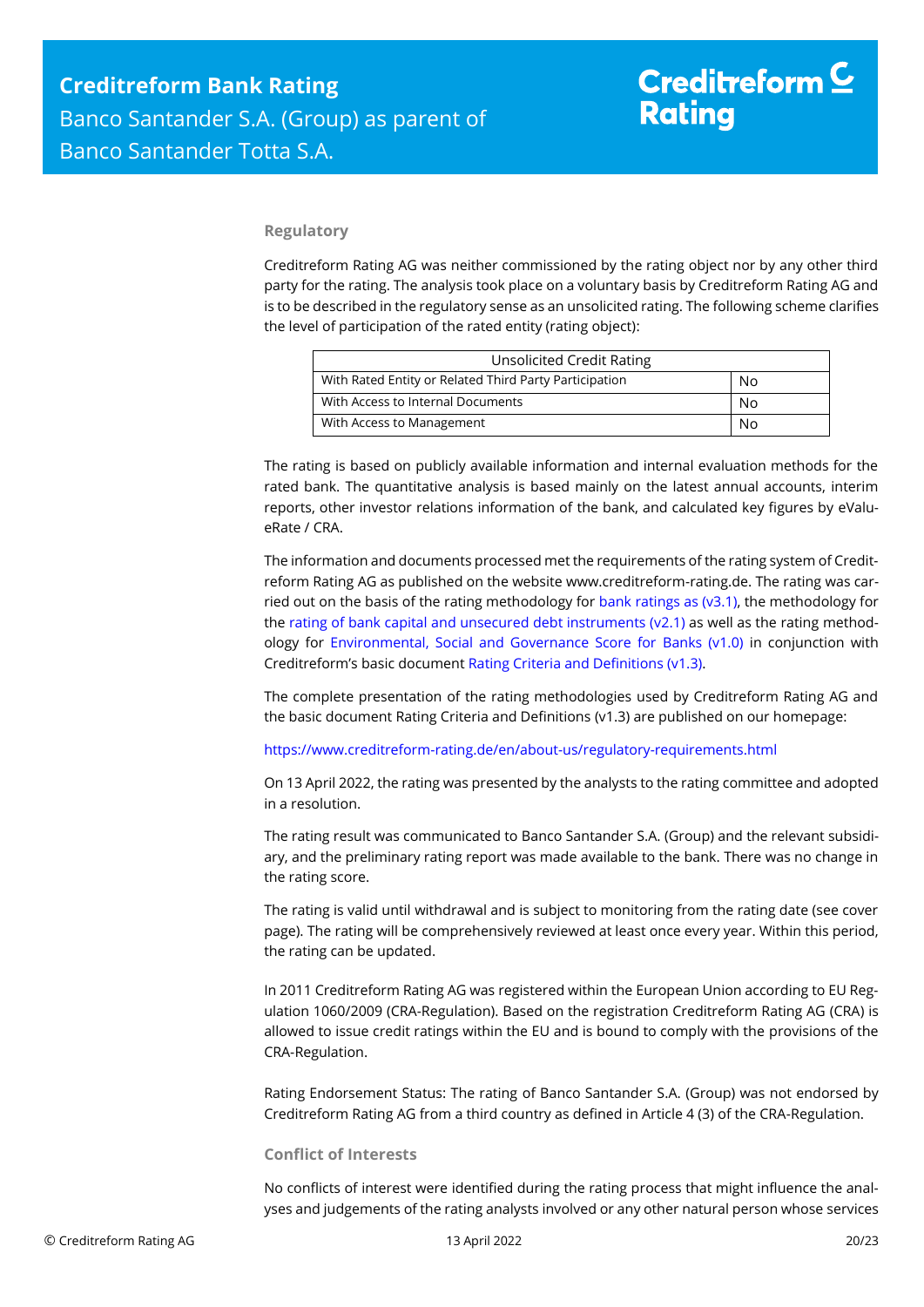# Creditreform  $\mathsf{\underline{C}}$ **Rating**

are placed at the disposal or under the control of Creditreform Rating AG and who are directly involved in credit rating activities or approving credit ratings and rating outlooks.

In case of providing ancillary services to the rated entity, CRA will disclose all ancillary services in the credit rating report.

The provision of systems for calculating the probability of default on the basis of bank balance sheets, including the provision of balance sheet data, as well as the provision of validation data and default information, were performed as ancillary activities for an affiliated third party of the Group.

**Rules on the Presentation of Credit Ratings and Rating Outlooks**

The approval of credit ratings and rating outlooks follows our internal policies and procedures. In line with our policy "Rating Committee," all credit ratings and rating outlooks are approved by a rating committee based on the principle of unanimity.

To prepare this credit rating, CRA has used following substantially material sources:

- 1. Aggregated data base by eValueRate
- 2. Annual Report and interim reports
- 3. Investors relations information and other publications
- 4. Website of the rated bank
- 5. Public and internal market analyses
- 6. Internet research

There are no other attributes and limitations of the credit rating or rating outlook other than displayed on the CRA website. Furthermore CRA considers satisfactory the quality and extent of information available on the rated entity. In regard to the rated entity Creditreform Rating AG regarded available historical data as sufficient.

Between the disclosure of the credit rating to the rated entity and the public disclosure no amendments were made to the credit rating.

The "Basic data" information card indicates the principal methodology or version of methodology that was used in determining the rating, with a reference to its comprehensive description.

In case where the credit rating is based on more than one methodology or where reference only to the principal methodology might cause investors to overlook other important aspects of the credit rating, including any significant adjustments and deviations, Creditreform Rating AG explains this fact in the credit rating and indicates how the different methodologies or these other aspects are taken into account in the credit rating. This information is integrated in the credit rating report.

The meaning of each rating category, the definition of default or recovery and any appropriate risk warning, including a sensitivity analysis of the relevant key rating assumptions, such as mathematical or correlation assumptions, accompanied by worst-case scenario credit ratings as well as best-case scenario credit ratings are explained in mentioned methodologies and / or in the credit rating report.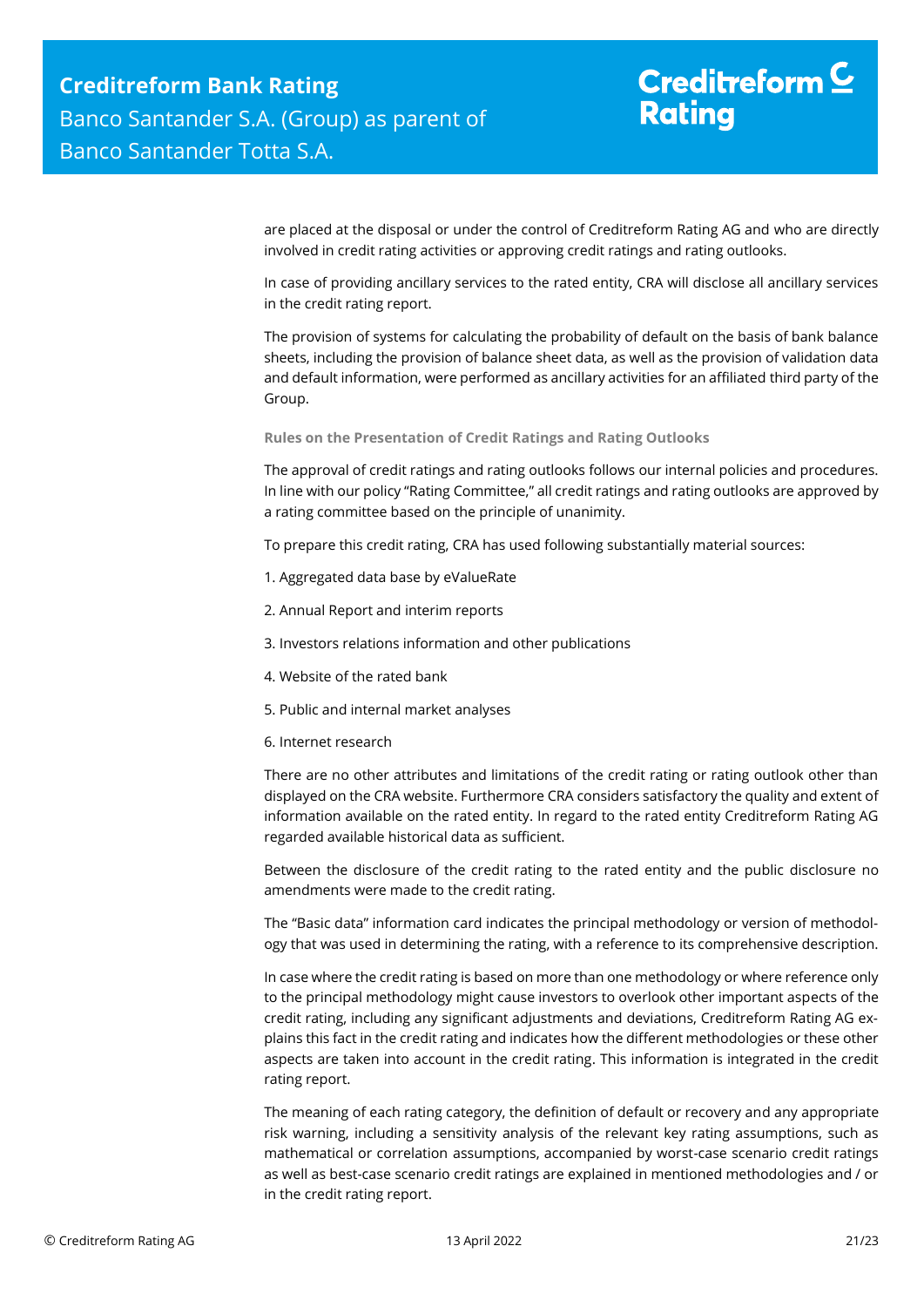The date at which the credit rating was released for distribution for the first time and when it was last updated including any rating outlooks is indicated clearly and prominently in the rating report or the "Basic data" card as a "Rating action"; first release is indicated as "initial rating", other updates are indicated as an "update", "upgrade or downgrade", "not rated", "confirmed", "selective default" or "default".

In the case of a rating outlook, the time horizon is provided during which a change in the credit rating is expected. This information is available in the rating report or in the "Basic data" information card.

In accordance to Article 11 (2) EU-Regulation (EC) No 1060/2009 registered or certified credit rating agency shall make available in a central repository established by ESMA information on its historical performance data, including the ratings transition frequency, and information about credit ratings issued in the past and on their changes. Requested data are available at the ESMA website: https://cerep.esma.europa.eu/cerep-web/statistics/defaults.xhtml.

An explanatory statement of the meaning of Creditreform's default rates are available in the credit rating methodologies disclosed on the website.

#### **Disclaimer**

Any rating performed by Creditreform Rating AG is subject to the Creditreform Rating AG Code of Conduct which has been published on the web pages of Creditreform Rating AG. In this Code of Conduct, Creditreform Rating AG commits itself – systematically and with due diligence – to establish its independent and objective opinion as to the sustainability, risks and opportunities concerning the enterprise or the issue under review.

Future events are uncertain, and forecasts are necessarily based on assessments and assumptions. This rating is therefore no statement of fact, but an opinion. For this reason, Creditreform Rating AG cannot be held liable for the consequences of decisions made on the basis of any of their ratings. Neither should these ratings be construed as recommendations for investors, buyers or sellers. They should only be used by market participants (entrepreneurs, bankers, investors etc.) as one factor among others when arriving at corporate or investment decisions. Ratings are not meant to be used as substitutes for one's own research, inquiries and assessments.

We have assumed that the documents and information made available to us by the client are complete and accurate and that the copies provided to us represent the full and unchanged contents of the original documents. Creditreform Rating AG assumes no responsibility for the true and fair representation of the original information.

This report is protected by copyright. Any commercial use is prohibited without prior written permission from Creditreform Rating AG. Only the full report may be published in order to prevent distortion of the report's overall assessment. Excerpts may only be used with the express consent of Creditreform Rating AG. Publication of the report without the consent of Creditreform Rating AG is prohibited. Only ratings published on the Creditreform Rating AG web pages remain valid.

Creditreform Rating AG